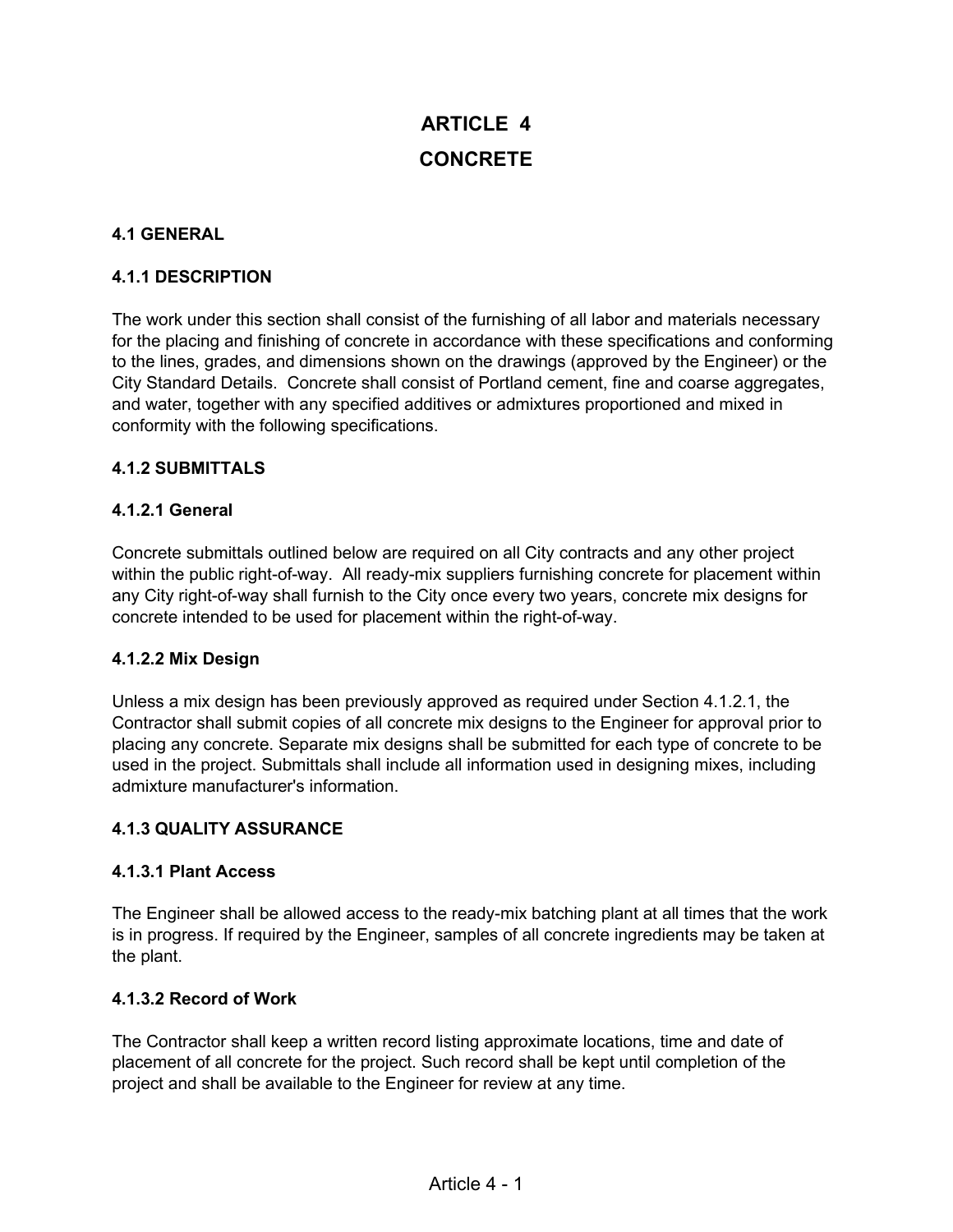## **4.1.3.3 Codes and Industry Standards**

The Contractor is responsible for ensuring that all materials, formwork, and finishes comply with all applicable codes and industry standards as prescribed by ASTM, AASHTO, and/or ACI.

#### **4.2 MATERIALS**

All concrete shall be ready-mixed conforming to AASHTO M 157-13 (2017). No jobsite mixed concrete will be permitted unless written permission is granted by the Engineer.

## **4.2.1 GENERAL**

## **4.2.1.1 Cement**

Portland Cement shall conform to the specifications for Portland Cement (ASTM C-150) and specifications for air-entrained Portland Cement (ASTM C-175 or C-595) and shall otherwise be Type II cement unless sulfate conditions allow otherwise. Refer to Table 2.2.3 in Chapter 2.2 of ACI 201 for cement recommendations for sulfate resistances. In addition to the standard chemical requirements for Portland cement in ASTM C-150, the maximum percent of alkali shall be specified in Table 2 of ASTM C-150 for low alkali cement. Other types of cement or admixtures are only to be used upon approval by the Engineer.

Type II (6 Sack), Type IP, or Type IL is required for all sidewalks, driveways, curb and gutter, drainage pans, headwalls, wingwalls, and concrete paving. Type II (7 Sack), Type IP (HS), Type IL (HS) (in lieu of type V cement) will be acceptable for cast-in-place inlets, and cast-inplace manhole bases. Type II (7 Sack), Type IP (HS), or Type IL (HS) is required for all *precast* box culverts, inlets, manhole bases, manhole barrel sections, and manhole cone sections.

## **4.2.1.2 Fly Ash and Natural Pozzolan FLY**

Use of fly ash or natural pozzolan (ASTM C-618 **Class F; or Class N**) for a partial substitute (25% maximum by weight) for Type II, Type IP (HS) or Type V cement may be used with written permission from the Engineer. Fly ash or natural pozzolan shall conform to the requirements of ASTM C-618 – **Class F** or **Class N,** respectively. Cement containing **Class C** fly ash shall not be used for any concrete for use wherever these specifications are applicable.

#### **4.2.1.3 Aggregate**

(a) Fine Aggregate

Fine aggregate shall conform to ASTM C-33. Fine aggregate shall be natural sand composed of clean, hard, durable, uncoated grains, preferably of siliceous materials. Fine aggregate shall be thoroughly washed to remove shale, coal, mica, clay, loam, alkali, organic matter, or other deleterious matter.

(1) Deleterious Substances. The amount of deleterious substances in the washed aggregate shall not exceed the values in Table 4.1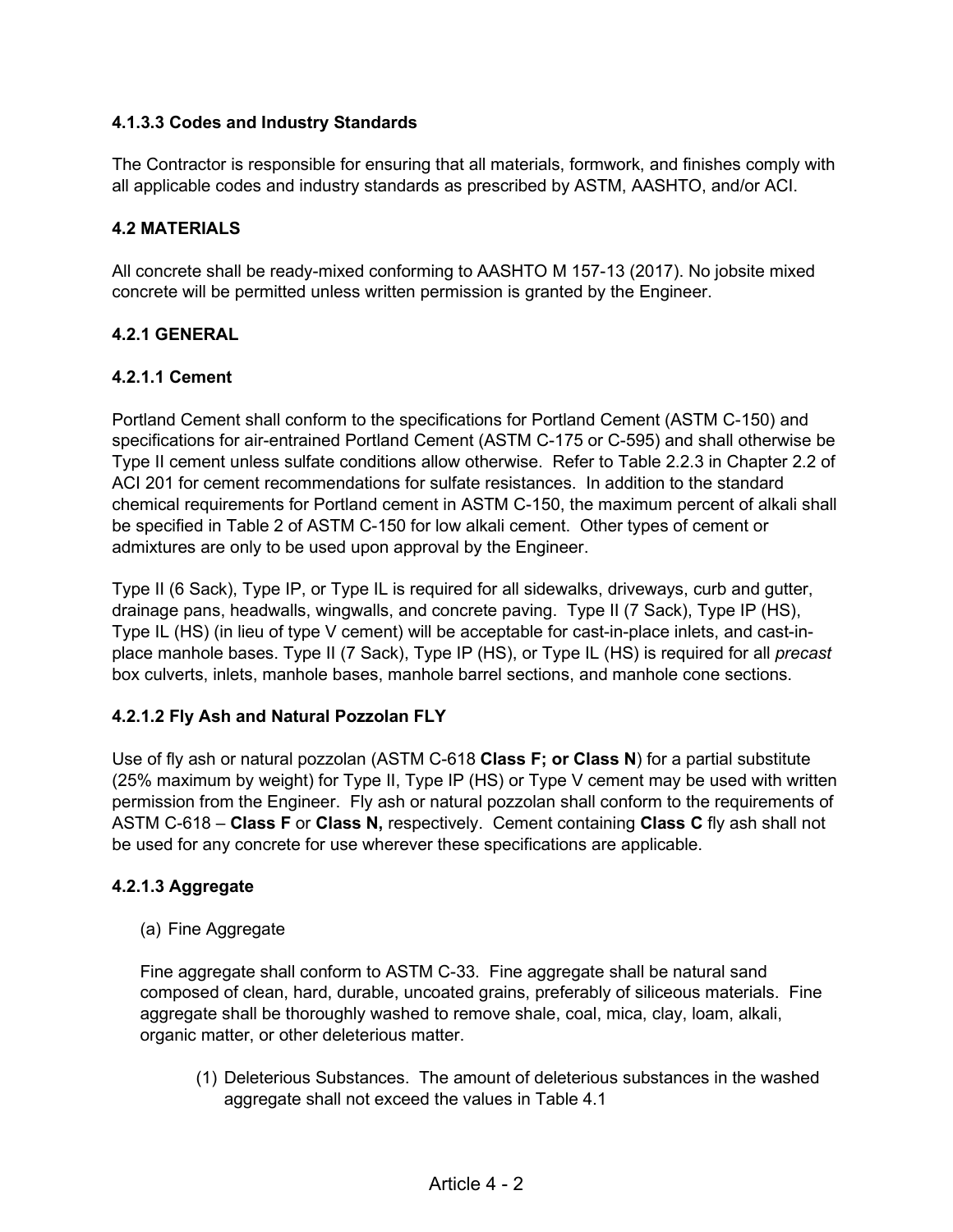| <b>Material</b>              | <b>ASTM</b>      | Limit                             |
|------------------------------|------------------|-----------------------------------|
| Material finer than 200 mesh | C117             | 3% by weight                      |
| sieve                        |                  |                                   |
| Shale                        | Petrographic     | 1% by weight                      |
|                              | analyses         |                                   |
| Coal & Lignite               | C <sub>123</sub> | 0.5% by weight                    |
| Clay lumps and friable       | C <sub>142</sub> | 3% by weight                      |
| particles                    |                  |                                   |
| Organic Impurities           | C40              | Plate 3                           |
| <b>Sulfate Soundness</b>     | C88              | 10% by weight (Sodium Sulfate)    |
|                              |                  | 15% by weight (Magnesium Sulfate) |

**Table 4.1.** Maximum amount of deleterious substances in the washed fine aggregate

The sum of the percentages of the above deleterious substances shall not exceed 5% by weight.

(2) Gradation. Fine aggregate shall be well graded and conform to AASHTO M6 as shown in CDOT Specifications Section 703, Table 703-1 and Table 4.3 below.

## (b) Coarse Aggregate

Coarse aggregate shall conform to ASTM C-136. Coarse aggregate shall consist of crushed limestone, trap rock, granite, washed gravel, or other approved inert materials having clean, hard, strong, durable pieces, free from adherent coating, and conforming to the requirements of these specifications. Coarse aggregate shall be thoroughly washed of clay, loam, bark, sticks, alkali, organic matter, shale, coal, mica, or other deleterious material.

(1) Deleterious Substances. The amount of deleterious substances in the washed aggregate shall not exceed the values in Table 4.2.

| <b>Material</b>              | <b>ASTM</b>      | Limit                          |
|------------------------------|------------------|--------------------------------|
| Material finer than 200 mesh | C117             | 1% by weight                   |
| sieve                        |                  |                                |
| Lightweight fragments        | C <sub>123</sub> | 3% by weight                   |
| specific gravity $< 2.4$ )   |                  |                                |
| Coal and lignite             | C <sub>123</sub> | 0.5% by weight                 |
| (specific gravity $< 2.4$ )  |                  |                                |
| Clay lumps and friable       | C <sub>142</sub> | 3% by weight                   |
| particles                    |                  |                                |
| Abrasion                     | C131/C535        | 50% by weight                  |
| <b>Sulfate Soundness</b>     | C88              | 12% by weight (Sodium Sulfate) |
|                              |                  | 18% by weight (Magnesium       |
|                              |                  | Sulfate)                       |

**Table 4.2.** Maximum amount of deleterious substances in the washed course aggregate

Non-aggregate material such as wood, sealant, and backer-rod are considered deleterious substances. The sum of the percentages of the above deleterious substances shall not exceed 5% by weight.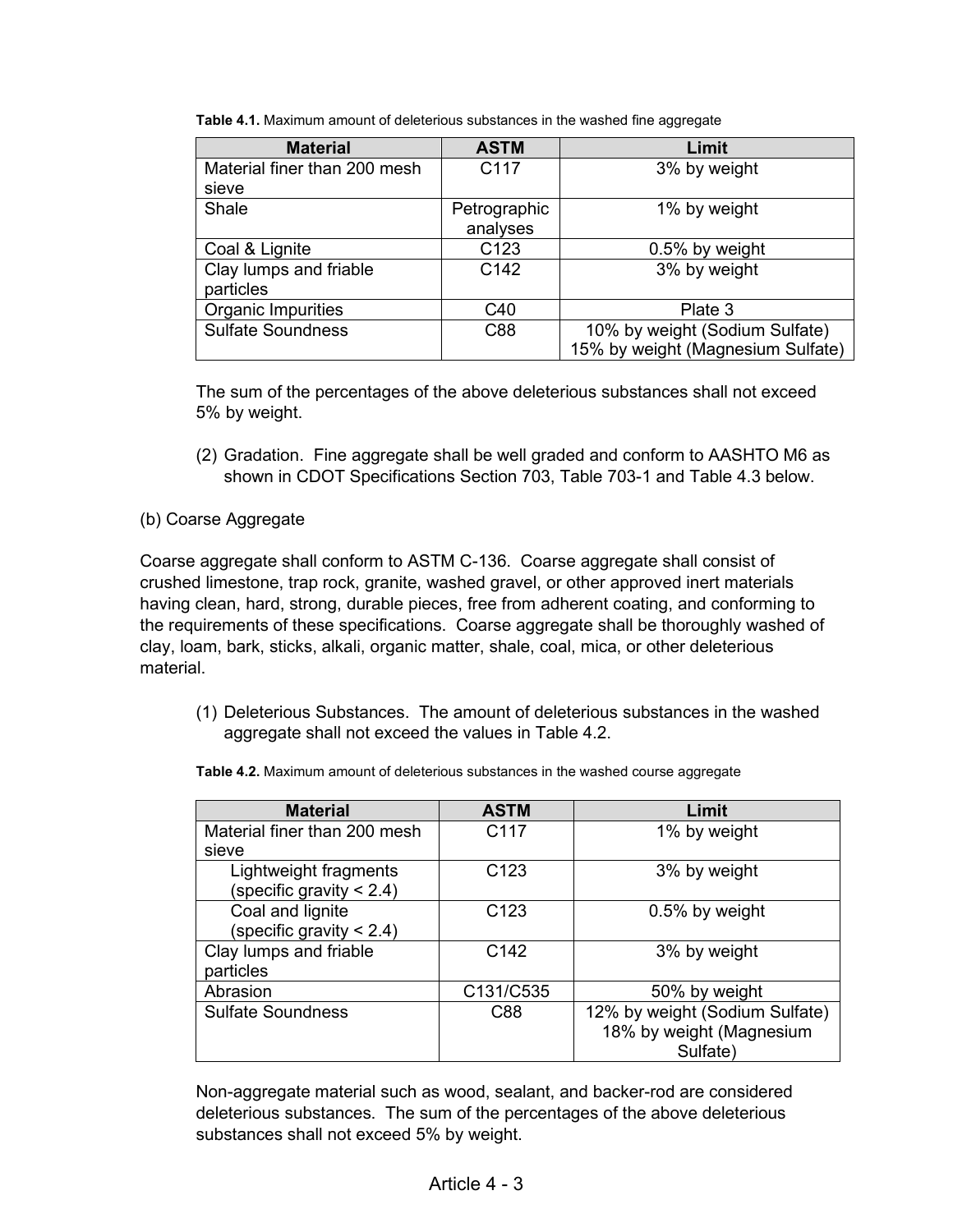(2) Gradation. Coarse aggregate shall be well graded and conform to AASHTO M43 and CDOT Specifications Section 703, Table 703-1. The gradation shall be in compliance with designation No. 67 per Table 4.3.

Other gradations may be used when approved by the Engineer.

| <b>Sieve Size</b>  | Fine aggregate<br>No. M6, Class A | <b>Coarse aggregate</b><br><b>No. 67</b> |
|--------------------|-----------------------------------|------------------------------------------|
| 4 "                |                                   | 100%                                     |
| 3/4"               |                                   | 90-100%                                  |
| $\overline{1/2}$ " |                                   |                                          |
| 3/8"               | 100%                              | 20-55%                                   |
| No. 4              | 95-100%                           | $0 - 10%$                                |
| No. 8              | 80-100%                           | $0 - 5%$                                 |
| No. 16             | 50-85%                            |                                          |
| No. 50             | 10-30%                            |                                          |
| No. 100            | $2 - 10%$                         | -                                        |

**Table 4.3** Concrete Aggregate Gradation Table (Percent Passing Sieve Sizes)

## **4.2.1.4 Air Entraining Admixtures**

All air-entraining admixtures shall comply with AASHTO M-154.

#### **4.2.1.5 Chemical Admixtures**

All chemical admixtures for concrete shall comply with AASHTO M-194. The use of calcium chloride as an accelerator is prohibited.

#### **4.2.1.6 Water**

Water used in mixing, curing, or other applications shall be reasonably clean and free of oil, salt, acid, alkali, sugar, vegetable matter, or any other substance injurious to the finished product. Concrete mixing water shall comply with ASTM C1602. Water known to be of potable quality may be used without further testing.

#### **4.2.1.7 Curing Materials**

Curing materials shall conform to the requirements in Table 4.4.

| Material                                     | Requirement   |
|----------------------------------------------|---------------|
| Burlap Cloth made from Jute or Kenaf         | AASHTO M-182  |
| Liquid Membrane-Forming Compounds for Curing | ASTM C309     |
| Concrete                                     |               |
| <b>Sheet Materials for Curing Concrete</b>   | AASHTO M-171* |

**Table 4.4** Concrete curing materials

\*Only the performance requirements of AASHTO M-171 shall apply.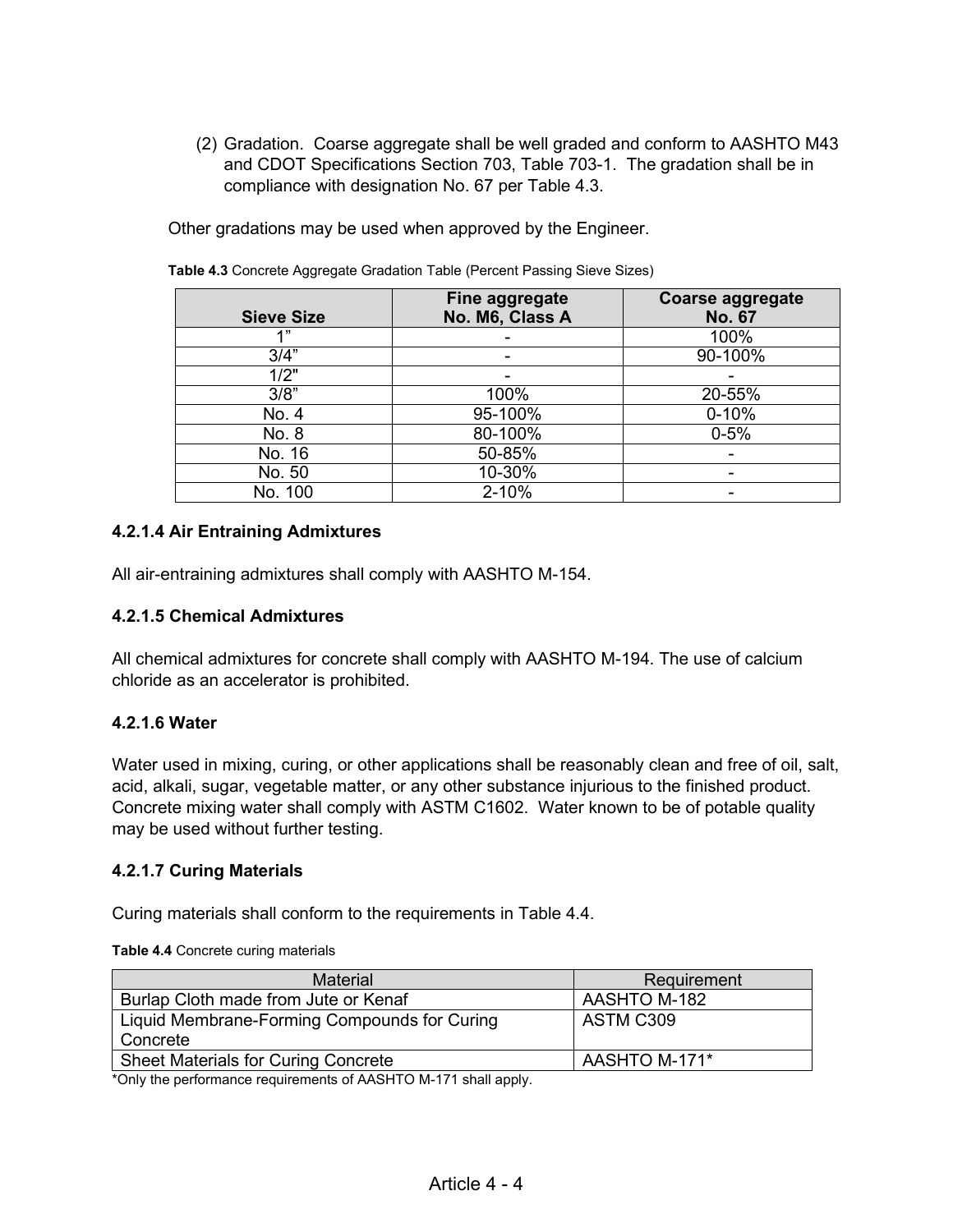## **4.2.1.8 Expansion Joint**

Expansion joints shall be constructed with 1/2″ preformed expansion joint filler, conforming to Federal Specifications MR-F-341 or wood board conforming to AASHTO Designation M-90.

## **4.2.1.9 Joint Sealant, Backer Rod & Expansion Joint**

The joint sealant for all sawed longitudinal and transverse joints shall be a silicone joint sealant meeting ASTM D5893. ASTM C1193 provides guidance for use of joint sealants.

Blocking medium shall be an expanded closed cell polyethylene foam backer rod or non-plastic rope that is compatible with the joint sealant material and meets ASTM C1330, Type C or ASTM D5249.

Polyethylene expansion joint materials shall be flexible, low density, expanded extruded polyethylene plank formed by the expansion of polyethylene base resin, extruded as a multicellular, closed cell, homogeneous foamed polyethylene. Laminations shall not be permitted. The joint material shall conform to ASTM D1751, ASTM D1752, or ASTM D8139.

## **4.2.2 QUALITY OF CONCRETE**

The proportioning of aggregate to cement shall be such as to produce a good workable mix and the slump shall be a maximum of 5″ as per ASTM C-143 or as approved by the Engineer. The equipment for batching of the aggregates, cement, water, and air-entraining agent shall be such that accurate control can be held over the various constituents.

Ready-mixed concrete shall comply with ASTM C-94 for ready-mixed concrete and the following specifications:

#### **4.2.2.1 Time of Haul**

Concrete transportation in truck mixers or truck agitators shall be delivered to the site of work and completely discharged within a period of 90 minutes after the cement comes in contact with the mixing water or with the combined aggregates when the combined aggregates contain free moisture in excess of 2% by weight. If hot weather exists causing the temperature of the concrete to rise above 90° F, then the time of haul shall be within a period of 60 minutes.

#### **4.2.2.2 Production and Delivery**

The production and the delivery of ready-mixed concrete shall be such that placing and finishing shall be continuous in so far as the operations require.

#### **4.2.2.3 Concrete Mix Design**

Concrete mix shall be designed per Tables 4.5, 4.6 or 4.7 based on the design criteria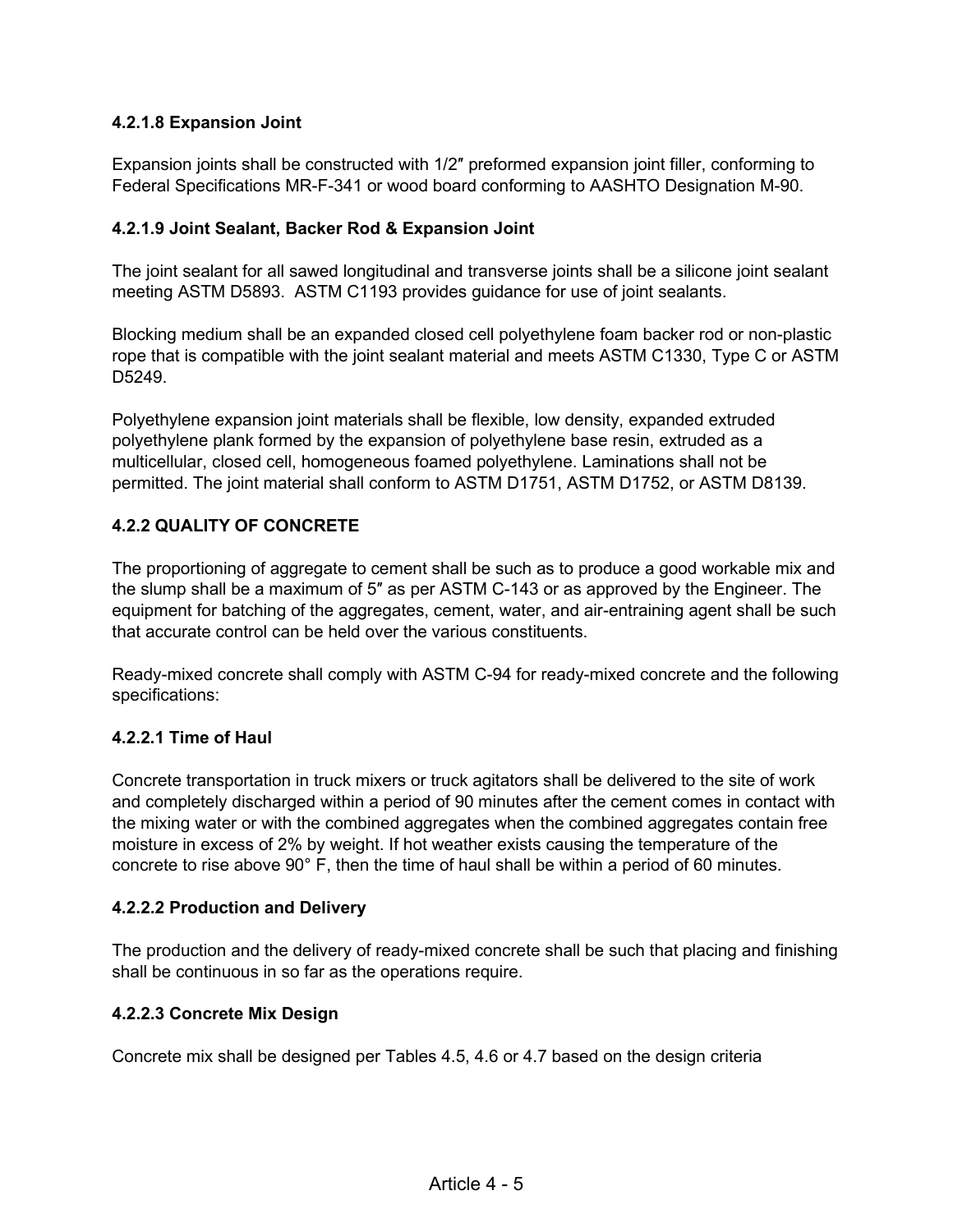**Table 4.5.** 6-Sack Concrete Mix

| <b>Specification</b>                      | <b>Requirement</b> |
|-------------------------------------------|--------------------|
| Specified Compressive Strength at 28 Days | 4,000 PSI          |
| Minimum Cement Content per Cubic Yard     | 564 LBS (6 Sack)   |
| Maximum Water/Cement Ratio by Weight      | 0.45               |
| Air Content                               | $6\% +1.5\%$       |
| Slump                                     | $3" - 5"$          |

**Table 4.6.** 7-Sack Concrete Mix

| <b>Specification</b>                      | <b>Requirement</b> |
|-------------------------------------------|--------------------|
| Specified Compressive Strength at 28 Days | 4,500 PSI          |
| Minimum Cement Content per Cubic Yard     | 658 LBS (7 Sack)   |
| Maximum Water/Cement Ratio by Weight      | 0.45               |
| <b>Air Content</b>                        | $6\% +1$ - 2.0%    |
| Slump                                     | $3'' - 5''$        |

#### **Table 4.7.** Caisson Concrete Mix

| <b>Specification</b>                      | <b>Requirement</b> |
|-------------------------------------------|--------------------|
| Specified Compressive Strength at 28 Days | 4,000 PSI          |
| Minimum Cement Content per Cubic Yard     | 610 LBS/CY         |
| Maximum Water/Cement Ratio by Weight      | 0.45               |
| <b>Air Content</b>                        | N/A                |
| Slump                                     | $6" - 9"$          |

See CDOT specification 601.02, Class BZ for additional requirements.

## **4.2.3 CONTROLLED LOW STRENGTH MATERIALS (CLSM)**

The term CLSM used in this Section shall mean the same as Removable CLSM or flowable backfill. This material is covered in detail due to the many time saving and engineering benefits of this type of backfill material. CLSM does not need compacting, or moisture density compaction testing. Only a few physical tests of the CLSM properties are needed to assure durability and future removability with light excavating equipment. A low strength is desired so that surrounding utilities or structures will be accessible without causing damage if the CLSM must be removed in the future. Air entrainment is required to prevent damage and heave displacement of trench patches due to freeze-thaw damage.

In addition, CLSM may be used for other applications apart from trench or street cut backfill. These include filling voids due to pipe abandonment or undercutting of excavation in caving or normal soils. CLSM offers quick restoration of the trench and improving other subgrade conditions for roadway or structure support in a rapid time frame without the need for traditional soil backfill testing requirements or when a quick strength is needed to support upper layers. These benefits may outweigh the extra costs vs. using traditional methods that require compaction and testing.

Other applications include: backfilling behind retaining walls and abutments, filling void areas including pipe abandonment, annular spaces, undercut areas and other approved void filling applications. Other suitable applications include structural support for utilities and replacement of unstable subgrade during pavement repairs. Utility types that can utilize CLSM include: conduits or pipes for electrical, wired or fiber optic communications, traffic signal or other utilities such as gas and water lines, sanitary and storm sewer lines, and other types of utilities under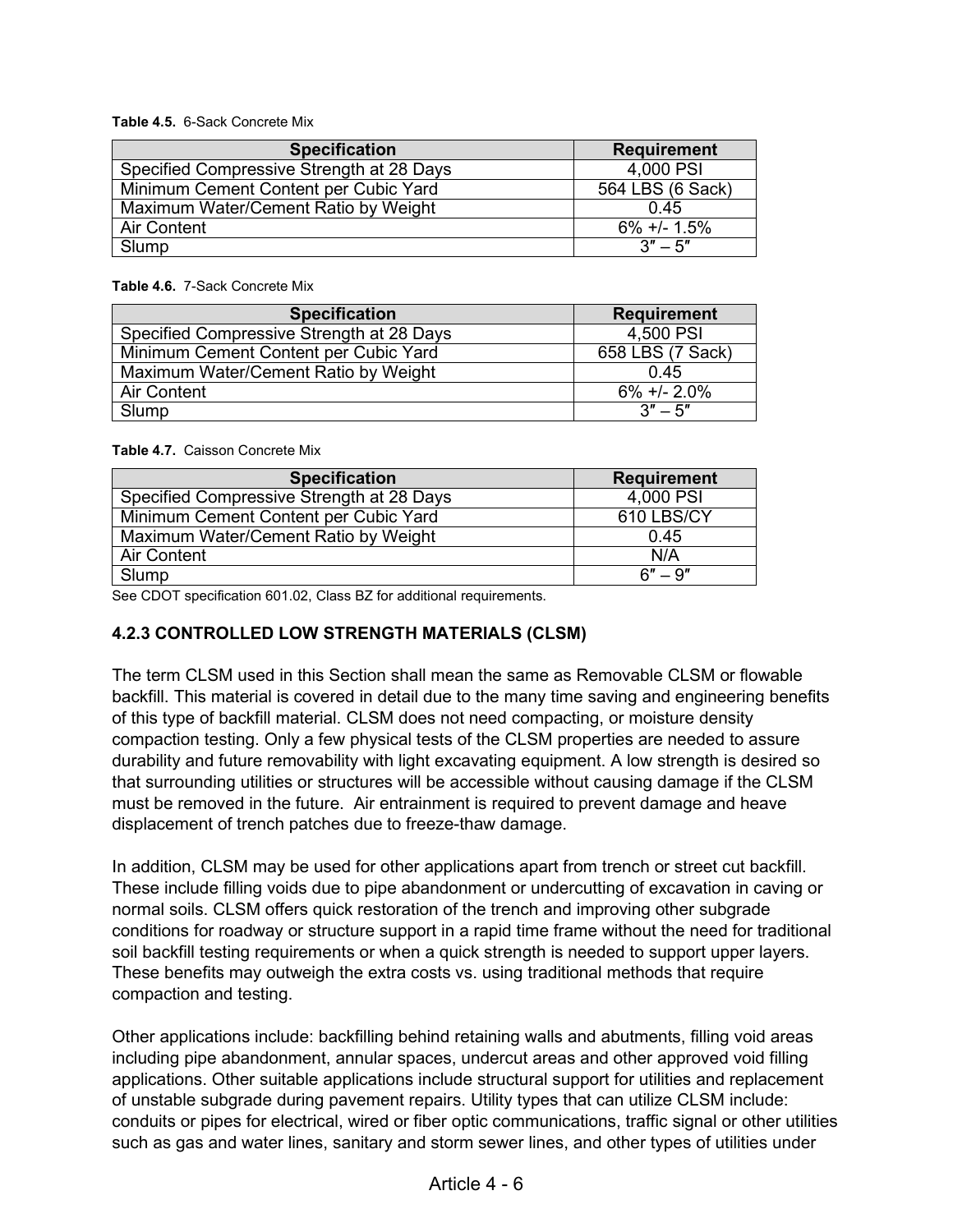existing pavements or ground surfaces to be built upon or improved later.

The objectives of requiring the use of the CLSM specified below, instead of reusing excavated soils, is to provide a self-leveling, frost heave-resistant, non-settling, controlled low-strength material (defined by American Concrete Institute in ACI 229 as a CLSM), that does not normally require compactive effort and compaction testing. Traditional use of compacted soil or aggregate materials for trench backfill shall require City approval and testing for acceptance.

## **4.2.3.1 Requirements for CLSM**

This requirement specifies two distinct CLSM material products: Flashfill and Flow-Fill. The Flashfill products will allow trench backfill, temporary or permanent pavement restoration and traffic access to occur more quickly than Flow-Fill. The term 'CLSM' in this section shall mean either or both.

A **high slump** is required to aid in the self-leveling and void filling objective. The visual consistency may appear to range in appearance from thin batter or mud, to thick water. It must be foremost removable with light machinery in the future, and also quickly stable to support paving operations and traffic.

**Minimum air contents** are required in the top 4' of CLSM fill to limit permanent frost heave. This air content requirement should be used for the entire depth, to aid in the ability to remove or excavate CLSM in the future. The air content requirement may be forbidden by some utility applications, such as for thrust blocks or for pipe bedding normally used for lateral support of pressurized pipes.

A **Removability Modulus (RE)** is specified at a maximum 1.5 and is based on compressive strength and unit weight of the CLSM backfill.

#### **4.2.3.2 CLSM Materials**

(a) Flow-Fill

Shall consist of a controlled low strength, self-leveling concrete material composed of various combinations of cement, fly ash, aggregates, water, chemical admixtures and/or cellular foam for air-entrainment. Generally, Flow-Fill may be placed in a maximum of 3′ thick layers, allow bleed water to rise and divert away from placement before another layer may be added.

The Flow-Fill shall be limited to a maximum Removability Modulus of 1.5 to ensure ability to excavate in the future. Slumps of less than 7″ will not be permitted for placement, since the flowability to fill voids and avoid future settlement is impaired, and strengths may increase beyond specified removability limits.

Submit a mix design for approval by the City Engineer, prior to placement. The mix design shall be supported by laboratory test data verifying compliance with air content, slump, strength, and removability (RE) requirements.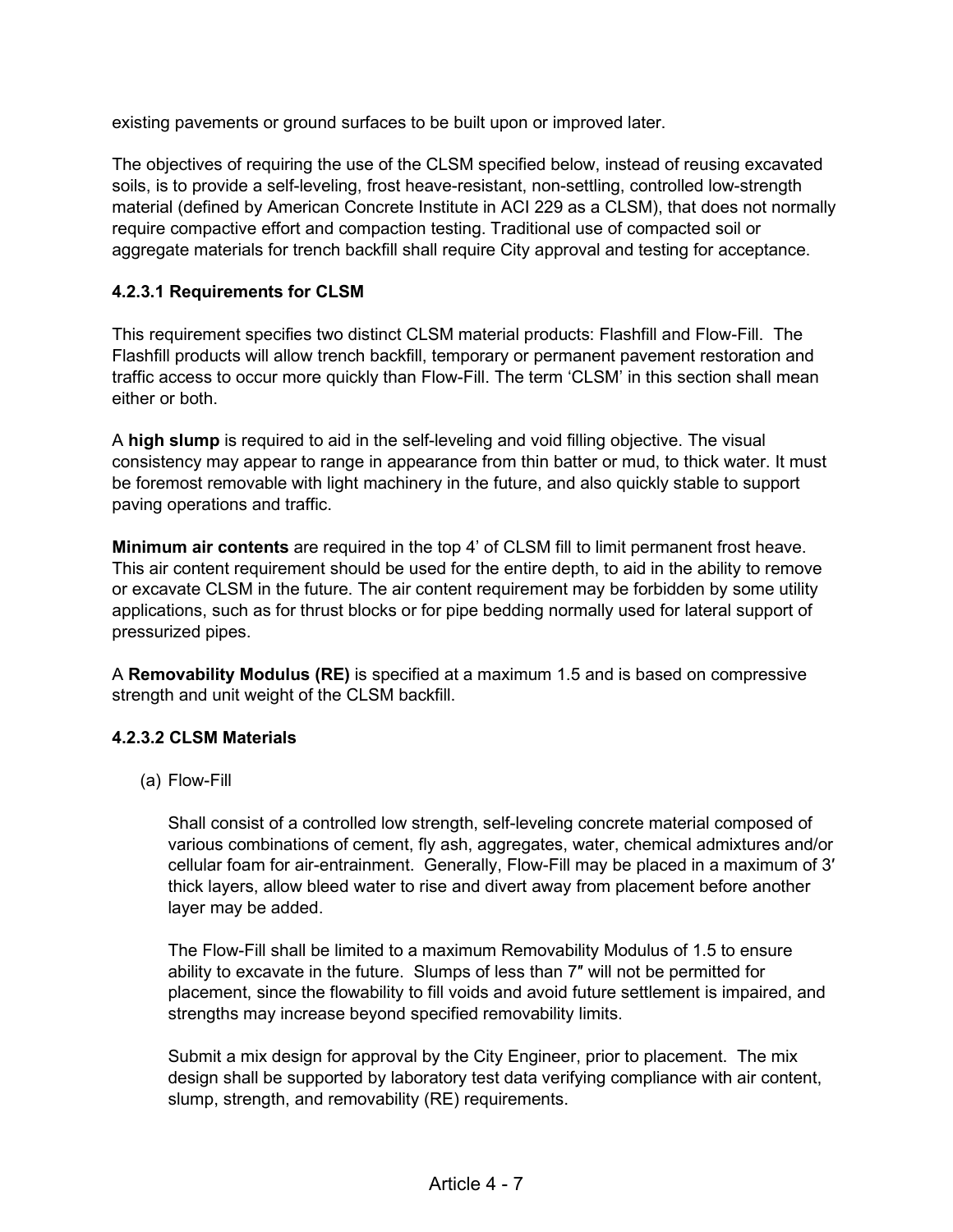**Table 4.8.** Flow-Fill requirements

| <b>Flow-Fill property</b>         | <b>Flow-Fill specification</b> |
|-----------------------------------|--------------------------------|
| Air Content, ASTM C-231           | 15-25%                         |
| Compressive Strength, ASTM D-4832 | 125-150 psi at 28 days         |
| Slump, ASTM C-143                 | $7 - 10"$                      |
| <b>Removability Modulus, RE</b>   | $1.5$ MAX                      |

See CDOT Section 206 for additional requirements for usage of Flow-Fill.

#### (b) Flashfill

Flashfill shall consist of a controlled low-strength, self-leveling cementitious material composed of various combinations of fly ash, water, chemical admixtures and/or cellular foam for air-entrainment. No aggregate or sand is usually needed. It shall have a minimum specified air content to provide suitable resistance to frost-heave. Flashfill may generally be placed without lift thickness limits.

Higher strengths may be permitted over Flow-Fill; however, the Flashfill shall still be limited to a maximum removability (RE) of 1.5. Slumps of less than 8″ or spreads of less than 8″ will not be permitted for placement, since the flowability to fill voids and avoid future settlement is impaired, and strengths may increase beyond removability limits.

Submit a mix design for approval by the City Engineer, prior to placement. The mix design shall be supported by laboratory test data verifying compliance with air content, slump, strength, and removability (RE) requirements.

| <b>Flashfill property</b>                | <b>Flashfill specification</b> |
|------------------------------------------|--------------------------------|
| Air Content, ASTM C-231, or by Section   | <b>15 MIN</b>                  |
| 2D volumetric calculations               |                                |
| Compressive Strength, ASTM D-4832        | 100-300 psi at 28 days         |
| Slump, ASTM C-143 (one lift, no rodding) | $8 - 11"$                      |
| Removability Modulus, RE                 | 1.5 MAX                        |
| Spread, ASTM D-6103                      | 8-12", or greater              |
|                                          |                                |

#### **Table 4.9.** Flashfill requirements

See CDOT Section 206 for additional requirements for usage of Flashfill.

#### **4.2.4 CURBS AND GUTTERS**

#### **4.2.4.1 General**

This work shall consist of constructing curbs and gutters of the form and dimensions shown on the plans.

#### **4.2.4.2 Materials**

Concrete for construction of combination curbs and gutters shall be a 6-sack mix design per Table 4.5.

#### **4.2.5 SIDEWALK AND CURB RAMPS**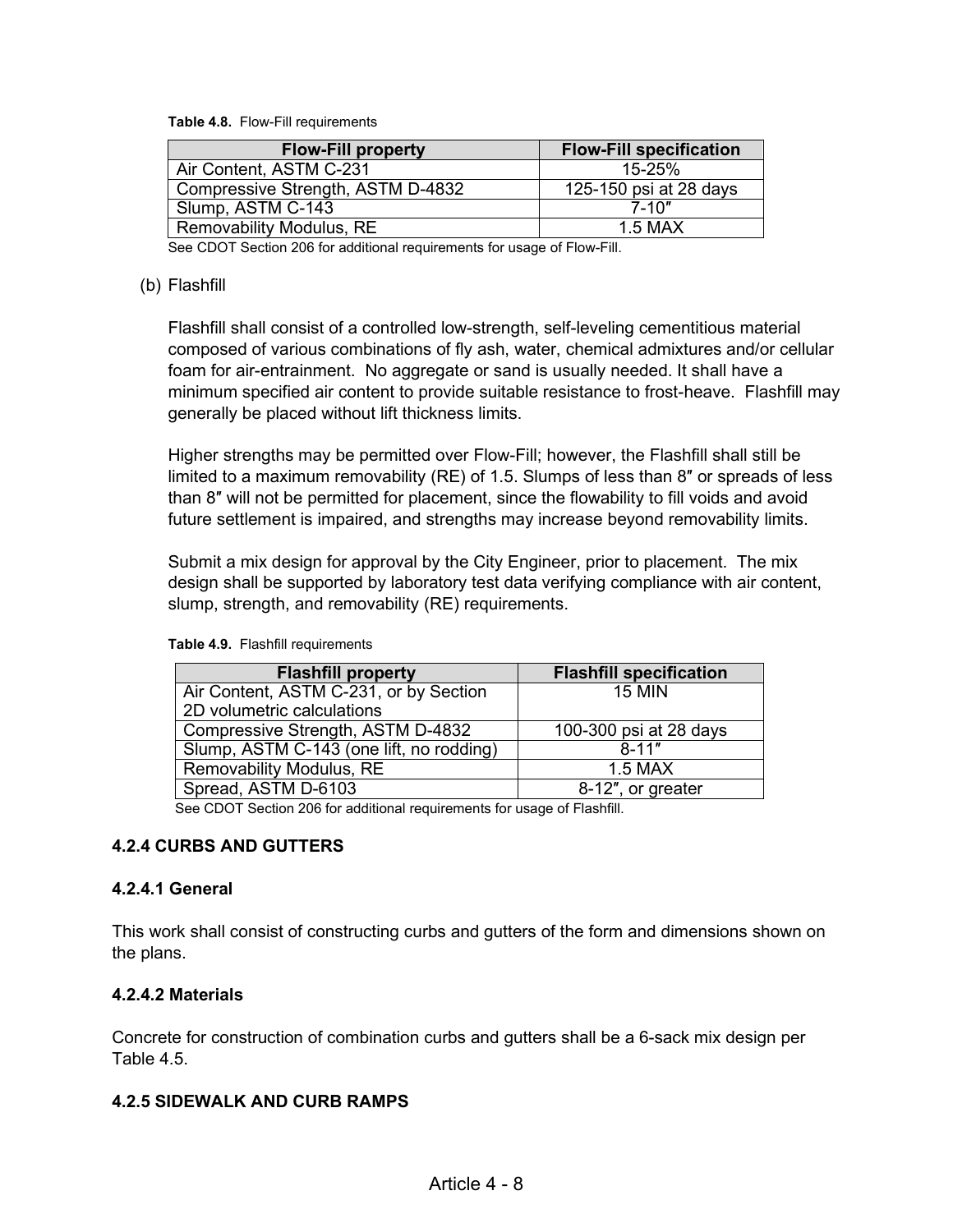## **4.2.5.1 General**

Sidewalks shall be 4″ in thickness and a minimum of 5′ in width for residential and 6′ in width for commercial/industrial, unless approved by the City Engineer. Curb ramps shall be 6″ in thickness. Sidewalks at driveway approaches shall have a minimum thickness of 6″ (residential) and 7″ reinforced (commercial) for the full width. Sidewalks shall have a maximum of 2% cross slope (1:50). All sidewalks and curb ramps shall be constructed to conform to the most current version of the Public Rights-of-Way Accessibility Guidelines (PROWAG) and these specifications.

#### **4.2.5.2 Materials**

Concrete for construction of sidewalks and pedestrian ramps shall be a 6-sack mix design per Table 4.5.

## **4.2.6 CROSSPANS**

#### **4.2.6.1 General**

Minimum crosspan bases shall be 8′ wide with a 45° angle slope on each side allowing 6′ of exposed concrete surface. The crosspan shall be sloped from each edge to the middle at the slope rate of 1/4" per foot maximum. The depth of concrete shall be 7" using #4 @ 18" O.C. Longitudinal and 24″ O.C. Transverse.

Concrete for construction of crosspans shall be as specified in Section 4.2.2.3. One inch (1″) smooth steel dowls with sleeves or caps shall be installed at expansion joints, and when pouring half pans, spacing shall be @ 1' O.C. See ARTICLE 5 – STRUCTURAL CONCRETE for specifications.

#### **4.2.6.2 Materials**

Concrete for construction of crosspans shall be a 6-sack mix design per Table 4.5.

#### **4.2.7 DRIVEWAY APPROACHES**

#### **4.2.7.1 General**

Driveway approaches shall be of two types:

- (a) Alley & Driveway (Attached Sidewalk). Shall be constructed from cuts in 6″ vertical curb. The curb head shall be transitioned from 6″ to 1-1/2″ at a distance of 4′. See detail SD-5.
- (b) Alley & Driveway (Detached Sidewalk). Shall be as the Alley & Driveway (Attached Sidewalk), except the sidewalk is detached and 5′ wide. See detail SD-4.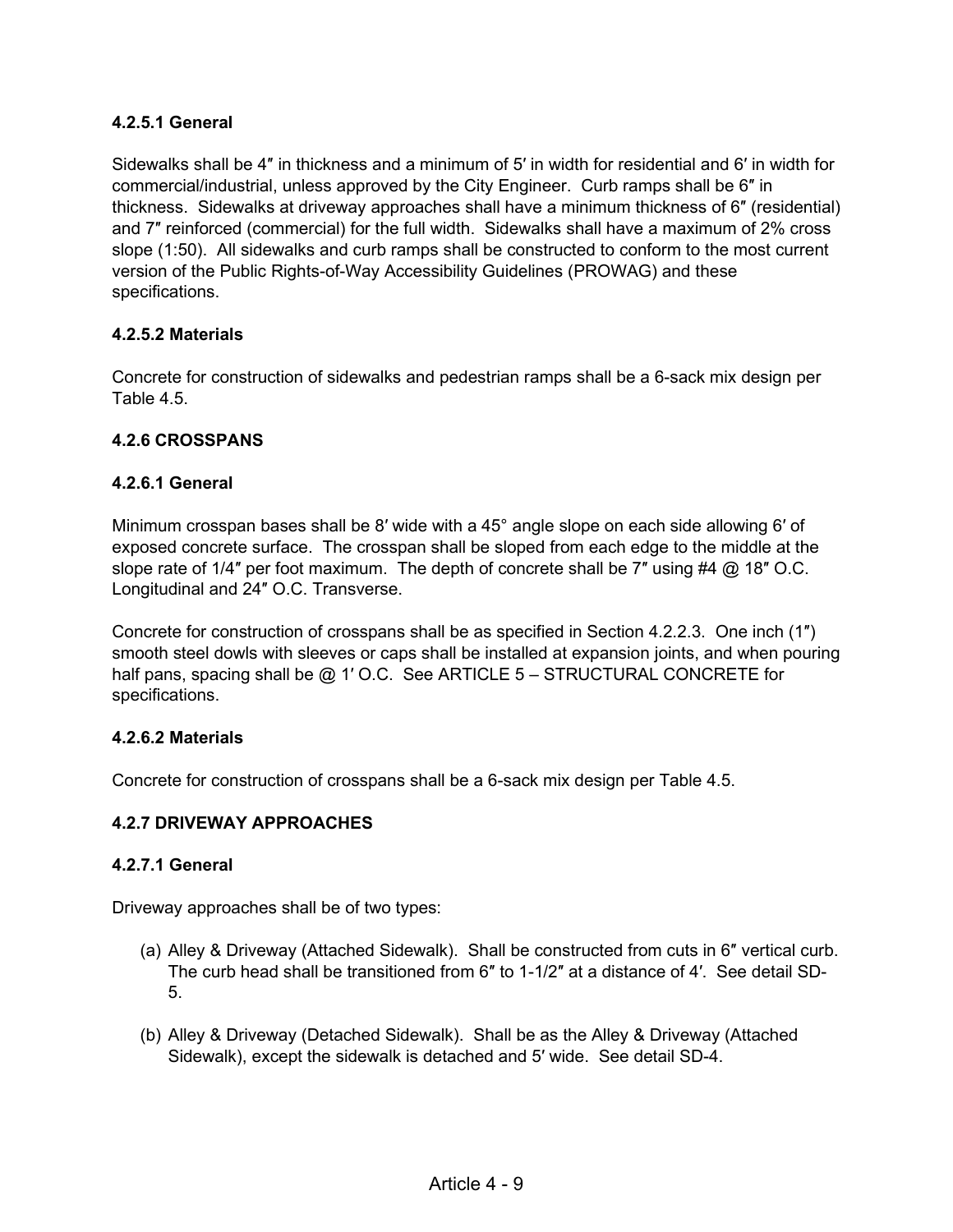## **4.2.7.2 Materials**

Concrete for construction of drive approaches shall be a 6-sack mix design per Table 4.5. Depth of concrete shall be 6″, except for commercial driveways in which case the depth shall be 7″ reinforced minimum.

## **4.3 CONSTRUCTION REQUIREMENTS**

#### **4.3.1 GENERAL**

- (a) All concrete construction in the City right-of-way requires a concrete permit be obtained from the office of the Director of Public Works prior to start of construction. Permits will only be issued to Contractor's possessing a valid concrete license from the Pueblo Regional Building Department. When curb and gutter construction is incidental to a site upon which a building permit has been issued, that Contractor who was issued the building permit may be issued a permit for curb and gutter at the discretion of the Director of Public Works.
- (b) Provide ample notice (24-hour minimum) to the Engineer to allow for the examination of all forms and reinforcing before concrete is placed and to observe the placement of all concrete. Concrete may not be placed until approval has been given by the Engineer.
- (c) All concrete construction within the City Right-of Way shall be inspected and approved by a City Inspector. Inspections are scheduled by calling (719) 553-2295 or online at www.pueblo.us/PLACE.
- (d) This section provides for the operations and construction of concrete combination curbs and gutters, valley gutters, crosspans, driveway approaches, and sidewalks to be constructed within the City right-of-way except patterned concrete median.
- (e) No concrete shall be placed adjacent to concrete that has taken its initial set unless the specified expansion joint is provided.
- (f) No more concrete shall be poured in one day than can be finished before dark, the same day. No concrete that has begun to set shall be deposited in the forms.
- (g) The contractor shall mark in every 50 linear feet of sidewalk and curb & gutter, and in every crosspan, valley gutter and driveway by stamping their name and the year of construction. The stamped letters shall be 1″ high and 1/4″ deep.
- (h) When concrete pavement, curb & gutter, crosspans, or sidewalk are removed, the removal shall be to an existing joint or to a sawed joint which is made prior to removal. See Section 4.3.6.4 Sawcutting for specific requirements.
- (i) The final edge of asphalt removal for the 2′ cut back shall be along a straight edge line sawed to full depth, prior to removal of the pavement, unless otherwise approved by the City Engineer.
- (j) The edges of the concrete or asphalt paving shall extend 1′ beyond the excavation. Where flowable fill is used as backfill, extension is not required.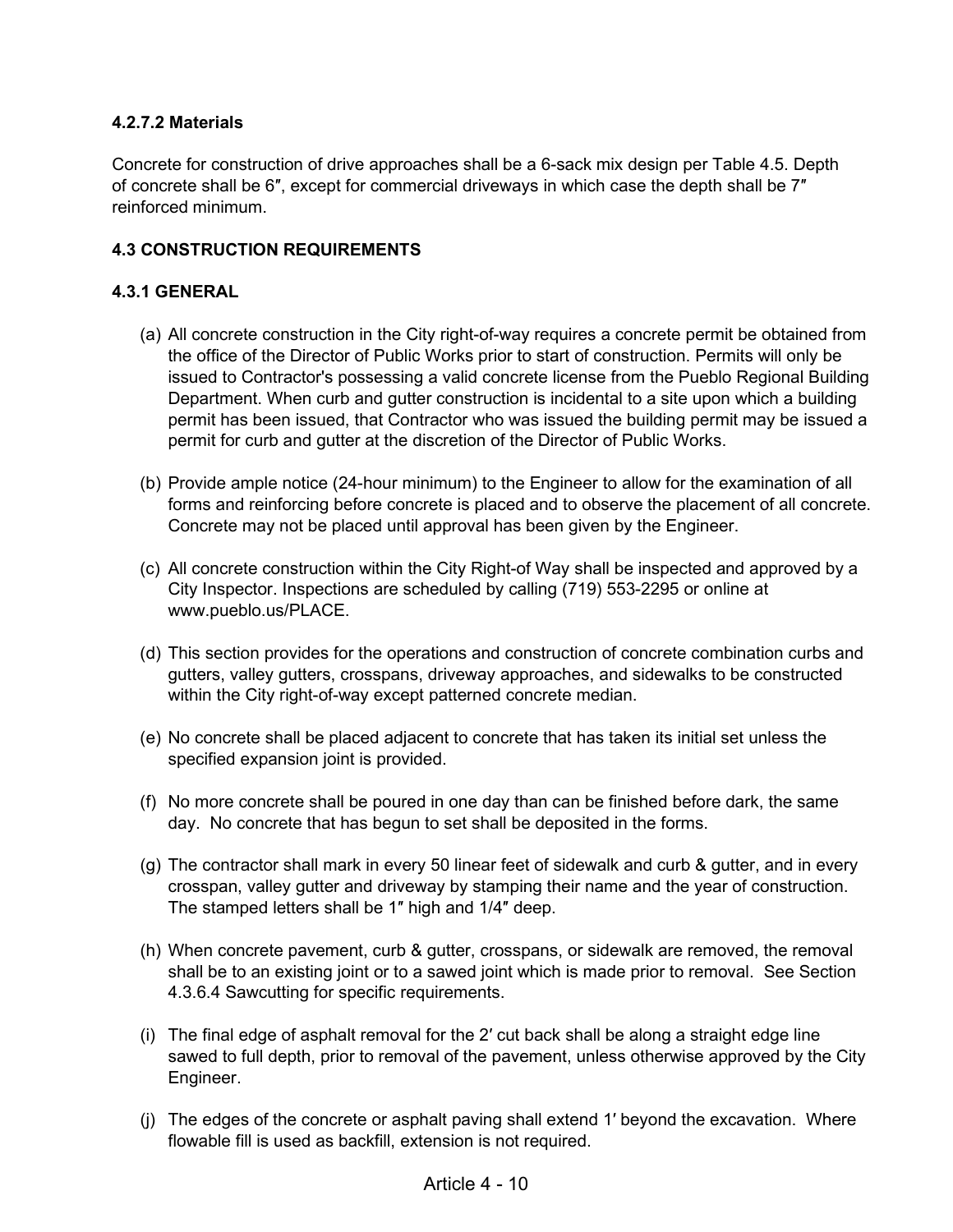(k) The final edge of asphalt removal for the 2′ cut back shall be cut along a straight line, in an approved manner, to allow removal without disturbing adjacent asphalt or concrete. When the adjacent asphalt or concrete has been disturbed by the removal process, the Permittee shall replace all disturbed asphalt or concrete as directed by the City Engineer.

## **4.3.2 EXCAVATION**

## **4.3.2.1 General**

Excavation will include excavation of all materials encountered. Excavation shall be made to subgrade elevations and to a width equal to the width of the concrete to be placed plus 2′ beyond the outer edges of the concrete to be placed or as directed by the Engineer.

If, after the excavation has been made to subgrade for the full width required, the top 6″ of the cut have a relative density of less than that required by Section 6.3.3 COMPACTION, it shall be reworked to obtain such density.

## **4.3.2.2 Excavation of Unsuitable Material**

No excavation shall be made below the specified elevation except to remove soft or saturated soils, organic matter or other unsuitable material, as ordered by the Engineer. In the event the Contractor does excavate below the specified elevation, and said excavation was not directed by the Engineer, the excavated material shall be replaced with material satisfactory to the Engineer and shall be thoroughly compact the same, at the contractors expense.

Whenever excavation below the specified elevation to remove soft or saturated soils, organic matter, or other unsuitable material is ordered by the Engineer, the Contractor shall remove same and replace with material acceptable to the Engineer.

The replacement material shall be placed according to Section 6.3.3 COMPACTION.

#### **4.3.6 PREPARATION FOR PLACEMENT**

#### **4.3.6.1 General**

- (a) Before placement, all equipment for mixing and transporting the concrete shall be cleaned, and all debris and ice shall be removed from the places to be occupied by the concrete. Forms shall be thoroughly oiled, and masonry filler units that will be in contact with concrete shall be water saturated (except in freezing weather). The reinforcement, placed according to Article 5 – REINFORCEMENT FOR STRUCTURAL CONCRETE, shall be free of ice, dirt, rust, mill scale, or other coatings.
- (b) Water shall be removed from place of deposit before the concrete is placed unless otherwise permitted by the Engineer. All laitance and other unsound material shall be removed from hardened concrete before additional concrete is added.
- (c) Preparation prior to concreting includes compacting, trimming, and moistening the subgrade, erecting the forms, and setting the reinforcing steel. A moist subgrade is especially important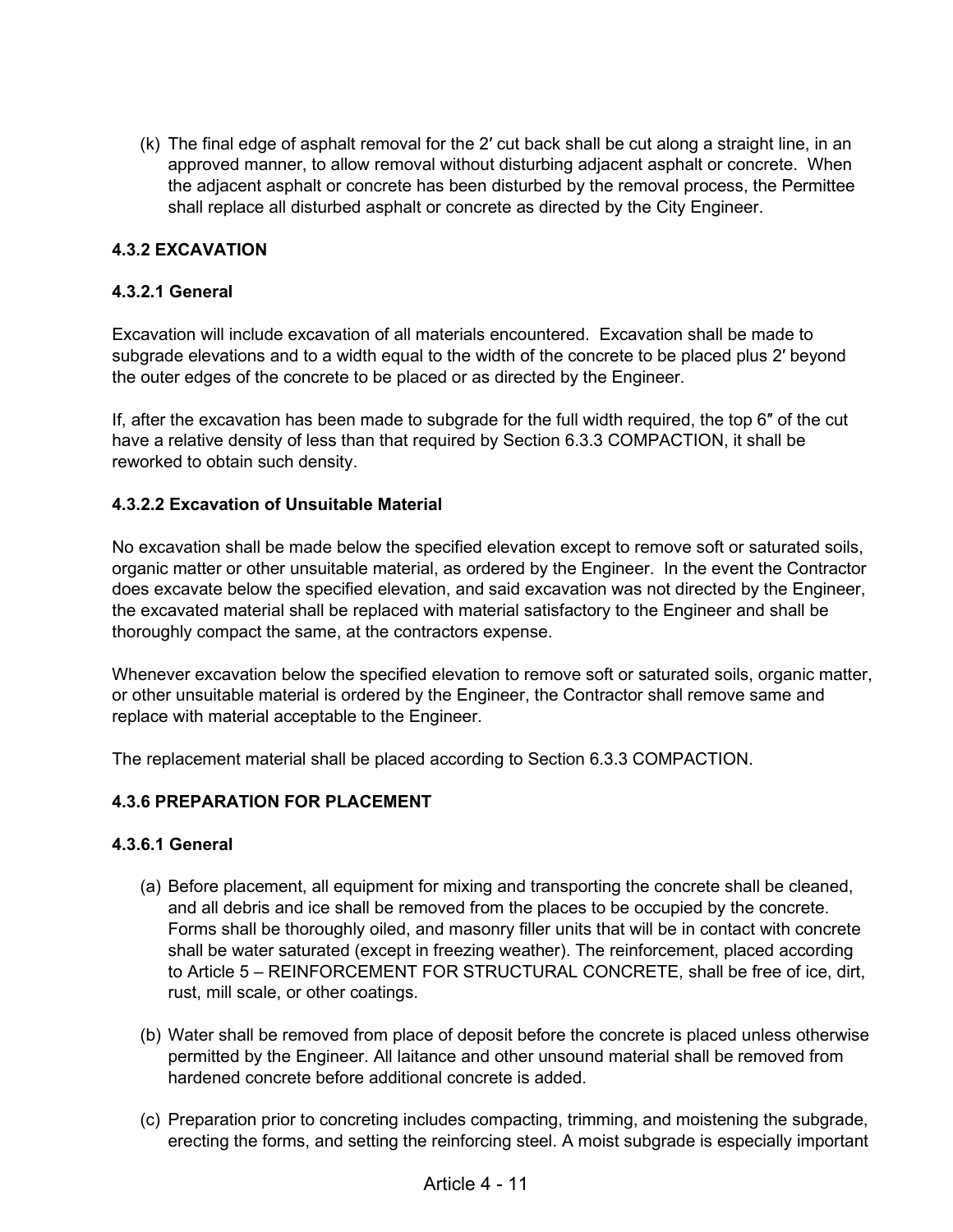in hot weather to prevent extraction of water from the concrete.

- (d) Forms shall be clean, tight, adequately braced, and constructed of materials that will impart the desired texture to the finished concrete.
- (e) Sawdust, nails, and other debris shall be removed before concrete is placed. Wood forms shall be oiled before placing concrete.
- (f) When concrete placed on earth surfaces is necessary, the surfaces shall be free from frost, ice, mud and water.

## **4.3.6.2 PREPARATION OF SUBGRADE**

Where soils are encountered with R-value less than 32, California Bearing Ratio (CBR) less than 15, the soils engineer will decide on the requirement for base course under concrete based upon recommendations contained in the soils report. Select base course materials and/or subgrade shall be compacted to not less than 95% of maximum dry density, in accordance with AASHTO T-99 (Standard Proctor) or 95% of the maximum dry density in accordance with AASHTO T-180 (Modified Proctor) and at the moisture content as specified in the soils or pavement design report. If the moisture content is not specified, soils shall be compacted at +/- 2%.

When the temperature of the surrounding atmosphere is 50° F or above, the sub grade and/or base course shall be lightly moistened immediately before the placement of the concrete. See ARTICLE 7 – EARTHWORK for additional requirements.

#### **4.3.6.3 Removal of Obstructions**

Whenever an existing driveway or entrance walk must be removed to provide space for forms, the Contractor shall remove same to the nearest joint, or as the Engineer may direct. A sawed joint shall be required for said removal. Replacement will be done on a unit price basis.

#### **4.3.6.4 Sawcutting**

- (a) All concrete removal shall be to a sawcut joint unless it can be demonstrated that an existing joint is of such character that removal can be accomplished to a neat line.
- (b) Sawcutting will be done to a depth equal to at least half the depth of the concrete.
- (c) In no case will a piece of concrete be left which is closer than 5′ to the nearest control joint.
- (d) All existing joints other than expansion joints, shall be sawed prior to removal. A sawed joint will not be permitted within 5' of an existing joint.
- (e) Where water service line renewals cross existing concrete sections that have been previously saw-cut to less than 5′ minimum distance to a joint, these sections shall be removed and replaced to meet the 5′ minimum requirement to a joint.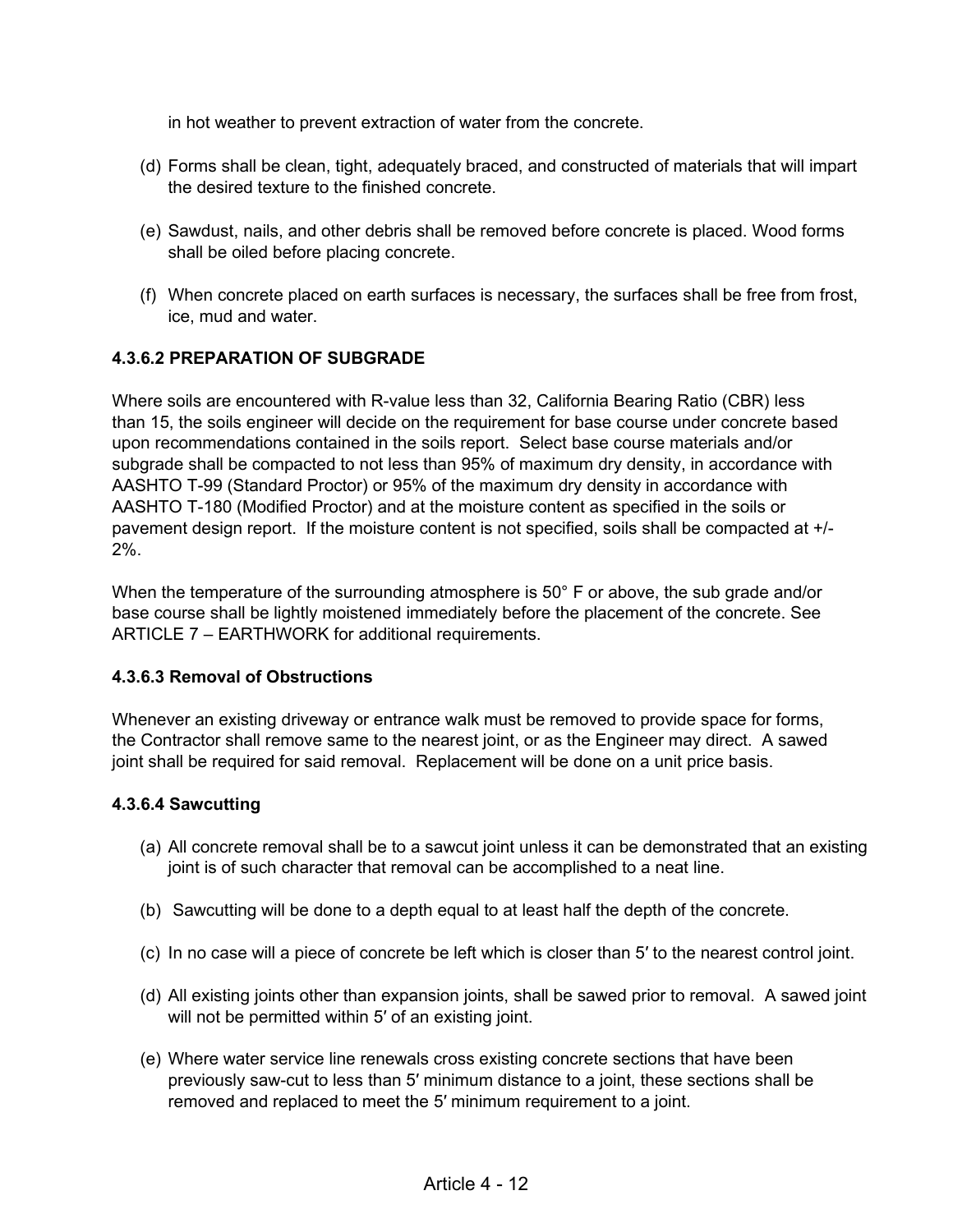(f) The final edge of asphalt removal for the 2′ cut back shall be cut along a straight line, in an approved manner, to allow removal without disturbing adjacent asphalt or concrete. When the adjacent asphalt or concrete has been disturbed by the removal process, the Permittee shall replace all disturbed asphalt or concrete as directed by the Engineer.

## **4.3.6.5 Removal of Tree Roots**

Whenever a section of concrete is being replaced that has been uplifted by a tree root, the root shall be cut 12″ behind the concrete to prevent the damage from reoccurring. Any roots within 6″ of finished sub grade shall also be removed. If in the opinion of the Engineer, the cutting of the root may seriously injury the tree, then the Engineer may order the removal of the tree. Except for City contracts with a tree removal bid item, the cost of the tree removal shall be at the adjacent property owner's expense. Prior to cutting the tree roots, the Engineer shall be consulted to determine the proper removal of the root and/or tree.

## **4.3.6.6 Placement on Hardened Concrete**

When fresh concrete is placed on hardened concrete, certain precautions shall be taken to secure a well-bonded and watertight joint. The hardened concrete should be fairly level, reasonably rough, clean, and moist. Some coarse aggregate particles shall be exposed and any laitance or soft mortar shall be removed from the top surface of the hardened concrete. For structures requiring more than one lift, the top of the lower course shall be broomed, just before it sets, with a steel or stiff fiber broom. The surface shall be level but heavily scored and free of laitance. It must then be protected and thoroughly cleaned just before the grout coat and top course are placed. Hardened concrete shall be moistened thoroughly before new concrete is placed on it. Where the surface has dried out it shall be saturated for 24 hours. No pools of water shall be left standing on the wetted surface when the new concrete is placed.

## **4.3.6.7 Placement on Rock**

Where concrete is to be placed on rock, all loose material should be removed and the rock should be thoroughly cleaned before concrete is placed. Concrete shall be placed so as to fill all irregularities in its surface.

When rock must be cut out, the surfaces in general should be vertical or horizontal rather than sloping.

## **4.3.7 FORMS**

## **4.3.7.1 General**

Forms shall be thoroughly cleaned of all dirt, mortar, and foreign matter before being used. Unit lengths of forms shall be jointed in advance of the point of placing concrete. Forms that are bent, twisted, warped, broken, or forms that have battered or splintered top faces shall be removed from the job. Repaired forms shall not be used until they have been inspected and approved by the Engineer. The top and face of a form shall not vary from a true plane by more than 1/4″ in 10′.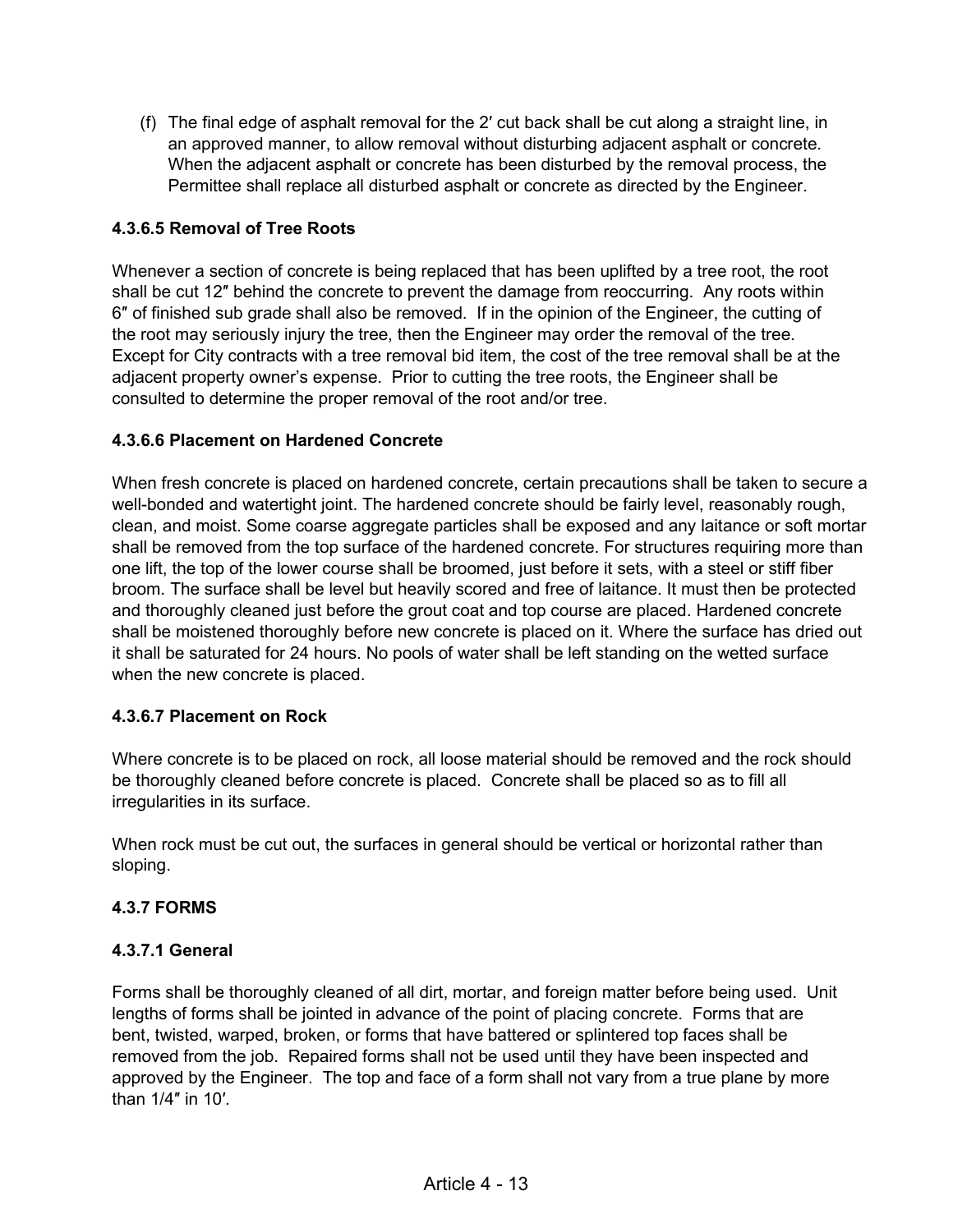Wood forms shall be not be less than 1/2" thick after being surfaced. Metal forms shall be approved section and shall have a flat surface on the top of not less than 1-3/4″. Steel stakes shall not be spaced more than 6′ apart. Clamps, spreaders, and braces shall be used where required to ensure rigidity in the forms.

The building of pedestals of earth or other materials upon which to rest the forms in order to bring them to the grade will not be permitted. Sufficient forms shall be provided so that they may remain in place 72 hours or more after the concrete has been placed before it is necessary to move and reuse them. Forms shall be cleaned and oiled before concrete is placed against them. The alignment and grade of forms shall be checked and approved immediately before placing the concrete.

Forms which show a variation exceeding 1/2" from the alignment shall be reset or removed as directed.

Forms for concrete shall be used for all vertical surfaces, mortar type, true to required lines and grades, and of sufficient strength to maintain shape during the placing of the concrete and the mechanical finishing without springing or settling.

## **4.3.7.2 Removal of Forms**

Remove forms in such a manner as to ensure the complete safety of the concrete. Forms in general may be removed from vertical surfaces after 24 hours from the time of placing the concrete and 72 hours for horizontal surfaces (i.e. structural slabs). Additional time may be required as specified in Section 4.3.7.2 PROTECTION IN COLD AND FREEZING WEATHER when directed by the City Engineer. Any damages or injuries resulting from premature formwork removal are the sole responsibility of the Contractor. After the forms have been removed, no honeycomb or minor defects will be acceptable by the City Engineer, unless acceptable repairs are made.

## **4.3.8 JOINT SEALING**

Sealing material shall be applied in strict accordance with the manufacturer's directions. All expansion joints shall be sealed.

## **4.3.9 CONVEYING, PLACING AND FINISHING**

#### **4.3.9.1 Conveying**

Each load shall be accompanied by a batch plant ticket with the following minimum information:

Supplier Name Date Truck Number Project Name Time Batched Cubic Yards Batched Type, and amount of cement Design Mix Designation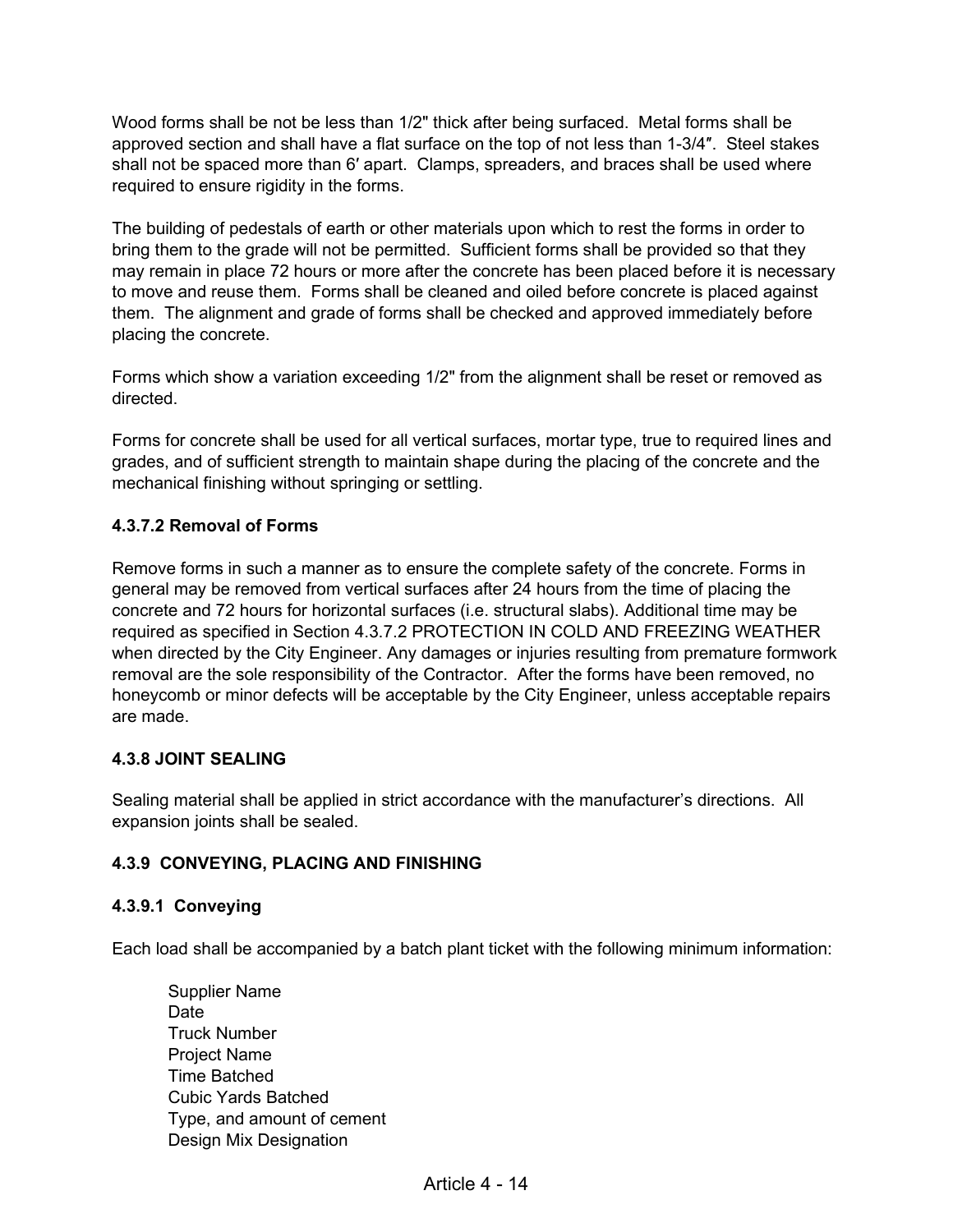#### **Destination**

Concrete shall be conveyed from the mixer to the place of final deposit by methods which will prevent the separation or loss of materials. The practice of moving concrete from one point another by the use of vibrators is expressly forbidden. Vibrators shall be used to consolidate the concrete, not to transport it.

Equipment for tramming, chuting, pumping, and pneumatically conveying concrete shall be of such size and design as to insure a practically continuous flow of concrete at the delivery end without separation of materials.

## **4.3.9.2 Placing**

Concrete shall be placed, as practicable, in its final position to avoid separation due to rehandling or flowing and shall be placed at such a rate that it is at all times plastic. No concrete that has partially hardened or been contaminated by foreign materials shall be deposited on the job site nor shall retempered concrete be used. All concrete shall be thoroughly consolidated during placement. It shall be thoroughly worked around reinforcement and embedded fixtures and into the corners of forms.

Concrete shall not be free dropped from more than 4′.

Concrete shall be placed in horizontal layers of uniform thickness. Minimum layer thickness should be 4″ for flatwork and 6″ for walls and footings.

In depositing concrete against the forms, care shall be taken to work the fine portions of the aggregate surface so as to leave the surface in a uniform and smooth condition.

After placement in the forms, the concrete shall be thoroughly spaded or mechanically vibrated so that there will be no air spaces in the mass. The concrete shall be worked sufficiently to produce a dense mass.

Curb and gutter shall be brought to proper surface by running a straightedge over the steel templates with a sawing motion, so as to fill all holes and depressions.

Crosspans shall be brought to proper surface by wood floating so as to fill all holes and depressions.

Driveway approaches shall be brought to proper surface by running a straightedge over the forms with a sawing motion so as to fill all holes and depressions.

Immediately after using the straightedge, the surface shall be floated with a wood float, trowel led with a steel trowel, and edged with an approved edger. Finishing with a steel trowel shall be accomplished without adding water to the surface. Excessive water, laitance or other inert material shall be floated from the surface.

No more concrete shall be poured in one day than can be finished before dark the same day. No concrete that has begun to set shall be deposited in the forms.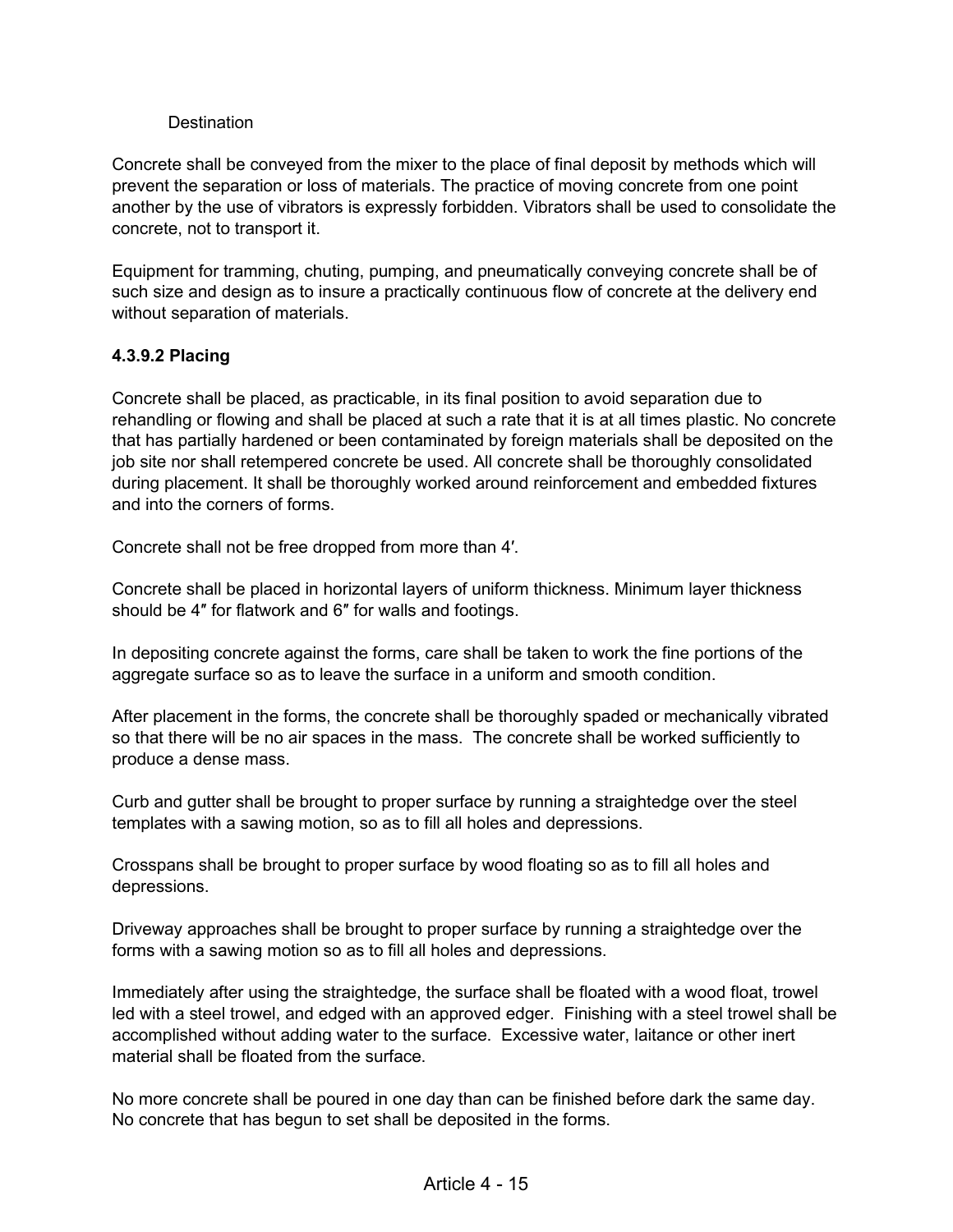## **4.3.9.3 Finishing**

Just before the concrete takes its initial set, the surface shall first be troweled, then brushed with a soft bristle brush, except that pedestrian ramps shall be brushed with a coarse hair push broom, so as to remove all trowel marks and leave a uniform appearance.

Brushing shall be as follows:

- (a) At right angles to the centerline of the sidewalk or curb line,
- (b) parallel with the scoring for pedestrian ramps, or
- (c) parallel to the center line of the crosspan.

#### **4.3.10 FIELD TESTING**

The preparation, handling, storage, and testing procedures of all samples shall be in conformance with the applicable ASTM and AASHTO standards. Field testing may be done by either an independent testing firm, contracted by the City, or hired by the contractor/developer. The testing and frequencies listed in the table below shall be conducted to verify applicable standards and specifications are met.

| <b>Standard</b>             | <b>Requirement</b>                                  |  |
|-----------------------------|-----------------------------------------------------|--|
| <b>Compressive Strength</b> | One set (5 cylinders) per 100 cubic yards and at    |  |
|                             | least one set per day                               |  |
| <b>Air Content</b>          | First three trucks each day, then one test per 50   |  |
|                             | cubic yards and at least one test per day           |  |
| Slump                       | First three trucks each day, then one test 50 cubic |  |
|                             | yards and at least one test per day                 |  |
| Unit Weight                 | First three trucks each day, then one test per 300  |  |
|                             | cubic yards and at least one test per day           |  |

**Table 4.10.** Minimum testing requirements

Failure of the concrete to pass any of the above tests may be cause for rejection of the load and/or removal of concrete. The Contractor shall furnish the concrete for the tests at no expense to the City. Except for City projects, the expense of testing the concrete shall be paid by the contractor/developer. Privately funded projects within the City of Pueblo right-of-way shall be sampled and tested in accordance with the above table.

Additional cylinders or tests may be required at the direction of the Engineer. If additional tests are required, the financial burden will be borne by the contractor/developer if the testing results fail to meet minimum city specifications. If the testing results meet or exceed the city specifications the additional testing costs will be paid for by the requesting entity.

Compressive strength tests shall consist of a minimum of four standard 6″ diameter by 12″ high test cylinders cast and cured in accordance with AASHTO T-23. Unless otherwise directed by the Engineer, one cylinder shall be broken at the end of seven days, two cylinders shall be broken at the end of 28 days, and the remaining cylinder shall be stored until its disposition is determined by the Engineer.

The Engineer reserves the right to stop all future concrete work when the 7- or 28-day tests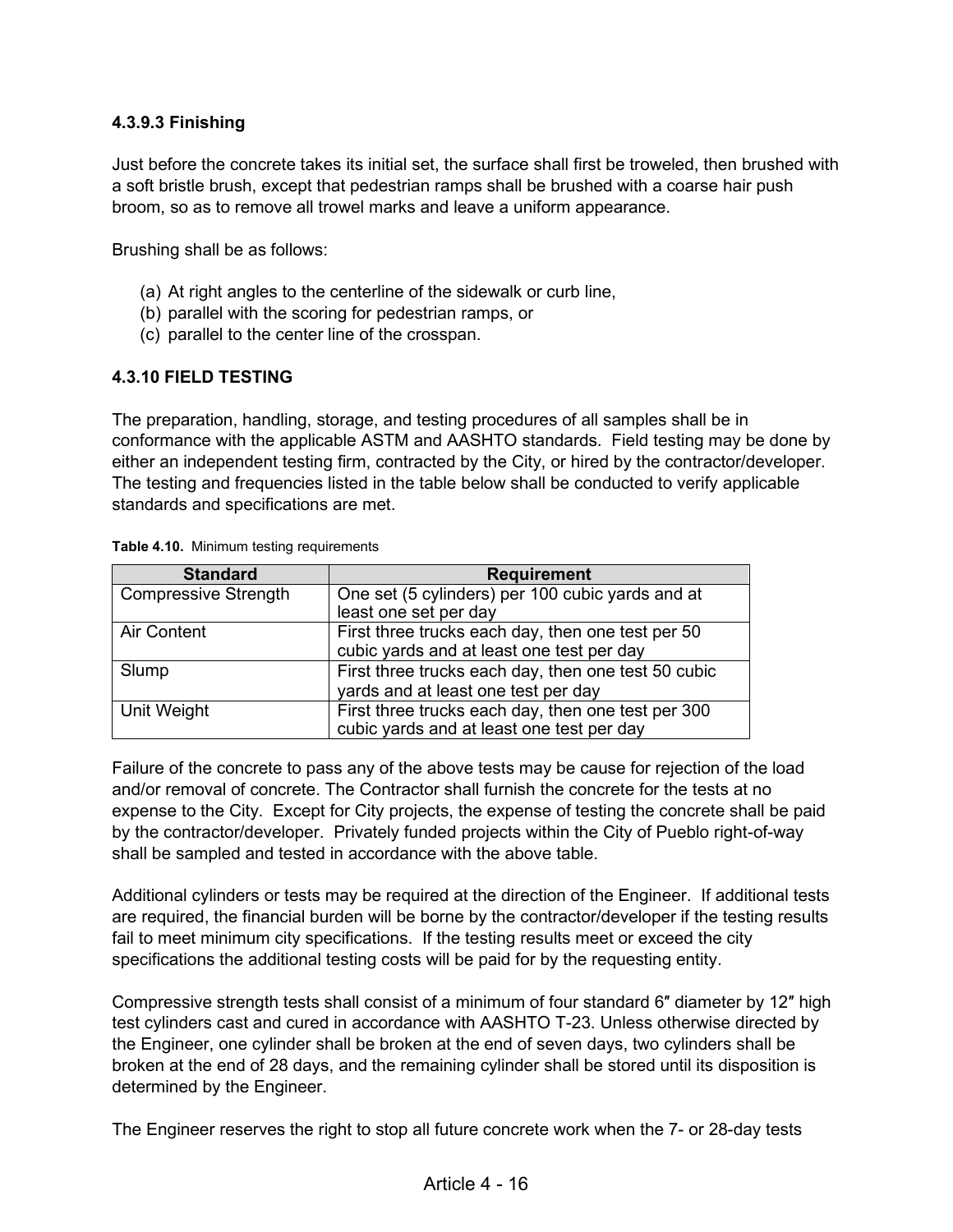indicate unsatisfactory results, until in the opinion of the Engineer, proper corrective measures have been taken to ensure quality concrete in future work or all corrections deemed necessary have been made.

If the 28-day compressive strength tests produce results less than the specified required minimum compressive strength, then any concrete represented by those tests shall be removed and replaced at the Contractor's expense. In lieu of removal, the Contractor has the option of having additional strength tests taken by an approved laboratory at the Contractor's expense to satisfy the Engineer that the concrete in question has achieved the required strength. The location, number and type of tests shall be subject to review by the Engineer prior to start of testing.

# **4.3.11 CURING AND PROTECTING**

All concrete shall be cured for a period of seven days or until the concrete has reached 80% of the design compressive strength. Concrete shall be kept moist for at least five days after placement. The curing medium used shall be applied so as to prevent checking and cracking of the finish surface of the concrete immediately after the finishing operation is completed, and it shall be maintained so as to prevent loss of water from the surface and edges of the concrete for the entire duration of the curing period.

# **4.3.11.1 Curing Compounds**

If curing compounds are used, they shall be thoroughly agitated during use and shall be uniformly sprayed in a single coat. Application shall be on all concrete surfaces at a rate not to exceed 150 square feet per gallon in place. Application shall be made as soon as all surface water sheen has disappeared from the concrete surface. If concrete surfaces become partially dry, they shall be thoroughly moistened with water immediately prior to the application of the compound. If in the opinion of the Engineer pinholes exist, a second coat shall be immediately applied at right angles to the first in the affected area. Under no circumstances shall curing compound be used on surfaces to which new concrete is to be bonded. All curing compounds shall conform to ASTM C-309.

If, at any time during the curing period any of the forms are removed, a coat of curing compound shall be applied immediately to the exposed surface.

# **4.3.11.2 Protection in Cold and Freezing Weather**

Cold weather is defined as a period when, for more than three consecutive days, the following conditions exists:

- (a) The average air temperature is less than 35˚F, and
- (b) The air temperature is not greater than 45˚F for more than one half of any 24-hour period.

The Contractor is responsible for the strength and quality of the concrete placed during cold weather. Before starting paving operations, the Contractor shall be prepared to protect the concrete from freezing.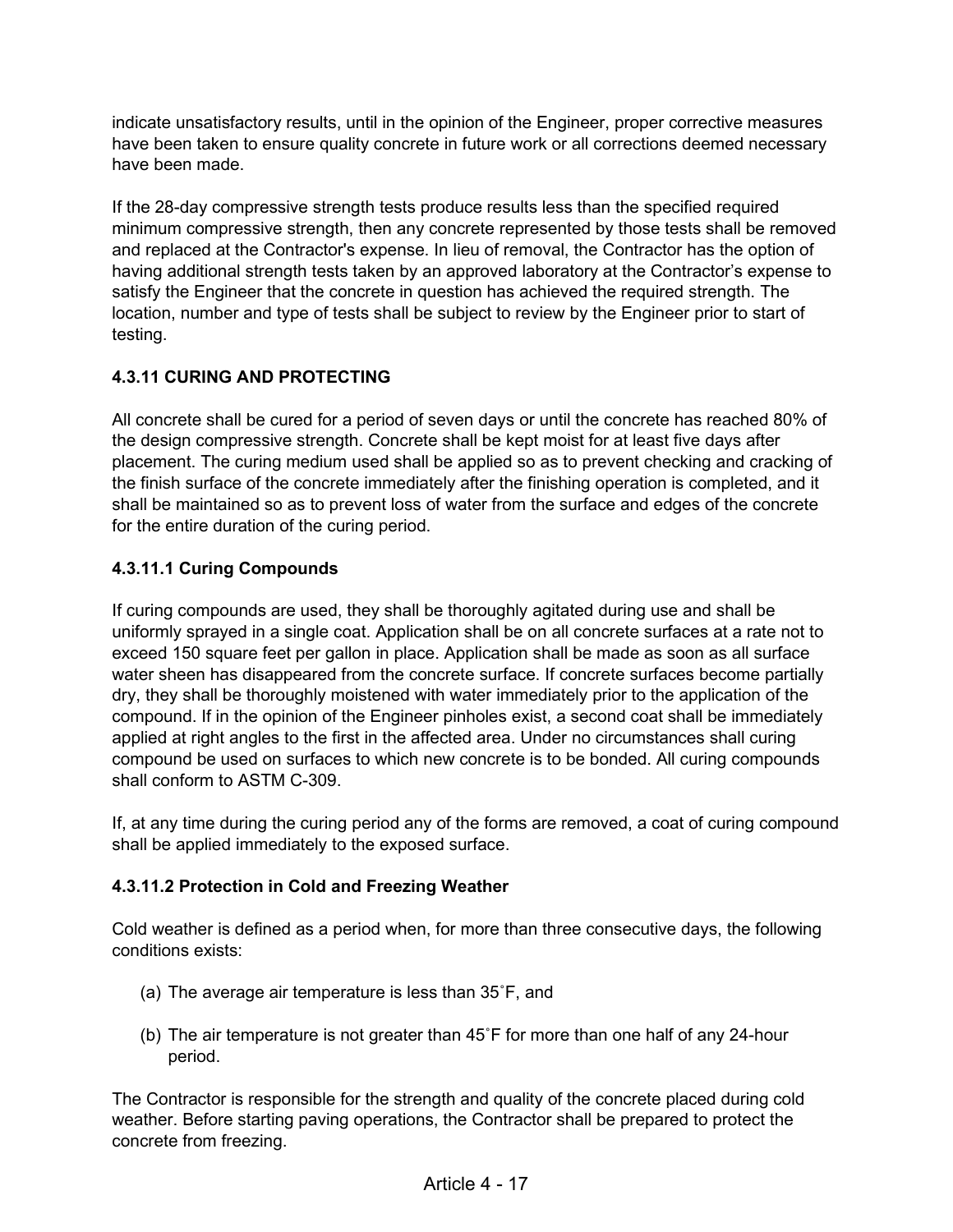The placing of concrete will be permitted only when the temperature of the concrete placed is between 55˚F and 90˚F. Cold weather concrete placement shall follow the requirements and recommendations of the American Concrete Institute (ACI) 306R-10 (or the most current revision).

Concrete may be placed when the air temperature in the shade is 40˚F and rising. No concrete shall be placed regardless of the present temperature, when the National Weather Service forecast predict weather to be below 32˚F before final set of the concrete unless special means of heating and protection are used. Protection against freezing is the Contractor's responsibility regardless of the weather forecast or climatic conditions at the time of placing. The Contractor shall protect the concrete from falling below 55˚F surface temperature until the concrete has developed a compressive strength of at least 3,500 psi or 80% of the required 28 day concrete design strength.

If concrete placement is performed when the temperatures are below or are projected to fall below 15°F for more than 24 hours, the Contractor shall measure the internal temperature of the concrete at regular intervals during the curing using automated sensors provided by the Contractor. Data obtained shall be provided to City Engineering Division. The Contractor shall be responsible for the placement, protection, and maintenance of all measuring devices. Locations where measuring devices are installed shall be protected in the same manner as the rest of the concrete.

The following procedures shall be followed if the temperature of the concrete falls below 32°F before the concrete reaches 3,500 psi or 80% of the required 28-day concrete design strength:

- (a) The Contractor will take cores at locations designated by the Engineer.
- (b) The Engineer will take immediate possession of the cores and submit the cores to a petrographer for examination in accordance with ASTM C856.
- (c) All costs associated with coring, transmittal of cores, and petrographic examination shall be borne by the Contractor regardless of the outcome of the petrographic examination.
- (d) Pavement damaged by frost as determined by the petrographic examination, shall be removed and replaced at the Contractor's expense.

Under no circumstances shall the placement of concrete be permitted, regardless of temperature conditions, if the supporting ground is frozen or contains frost. Use of salt or other additives to prevent concrete from freezing is not permitted. Concrete that has been frozen will be completely removed and replaced as directed by, and to the satisfaction of, the City Engineering Division. Additional field testing may be directed by the City Engineering Division per Section 4.3.6 of this document.

## **4.3.11.3 Hot Weather Placement**

When the air temperatures are expected to exceed 100°F, the Contractor shall obtain approval from the Engineer on the procedures to be used in protecting, depositing, finishing and curing of concrete. A concrete retarding agent may be used upon approval of the Engineer. The use of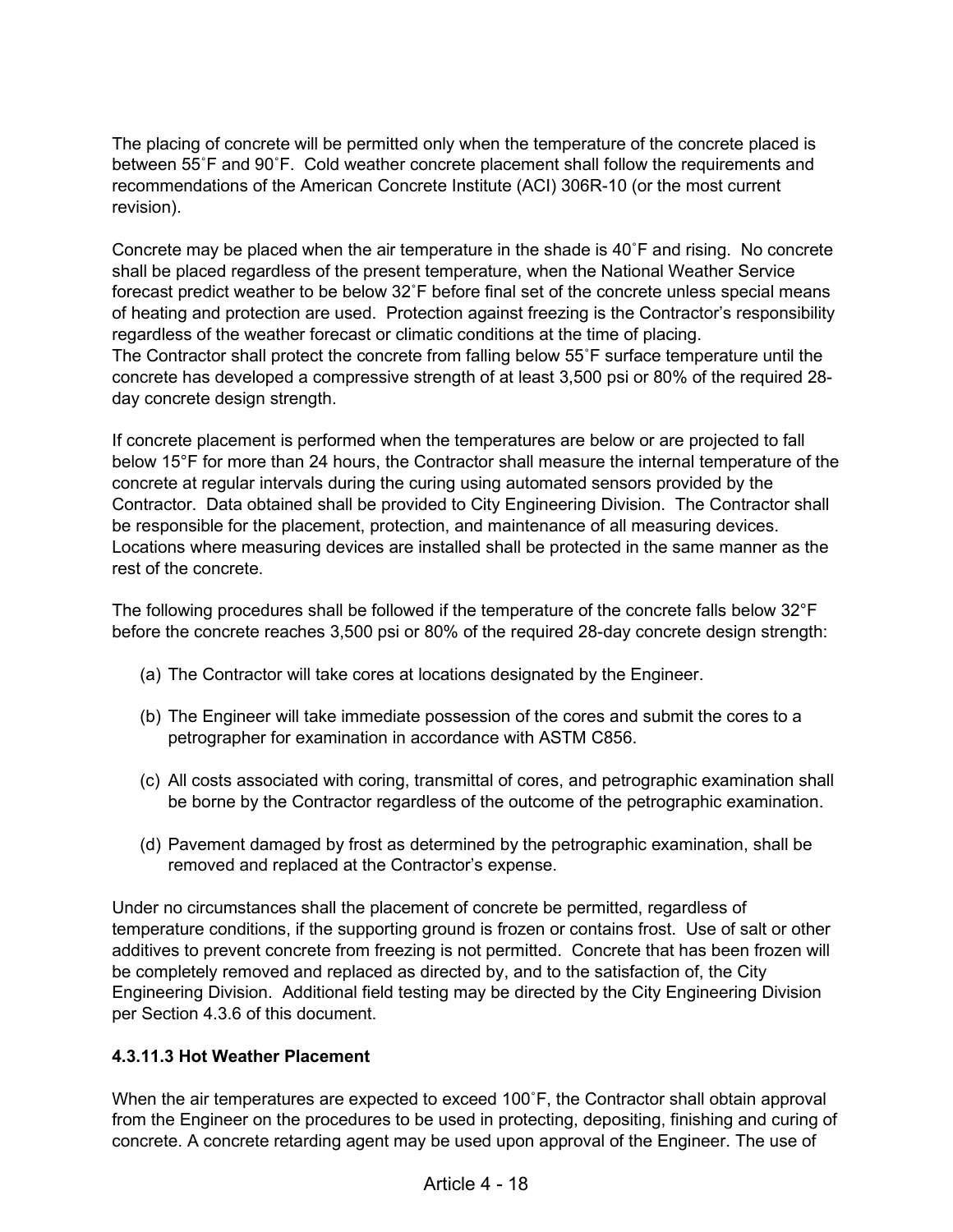fog sprays is prohibited. The time allowed for hauling and placement shall be reduced to 60 minutes. Concrete shall not be placed when the temperature of the mix exceeds 90˚F. Any concrete placed when the ambient temperature is 100˚F or greater will be at the contractor's risk, regardless of any prior verbal authorization.

# **4.3.12 PATCHING**

Patch all voids, tie holes, honeycombs, or damaged areas. Cut or chip out large defective areas a minimum of 1  $\frac{1}{2}$ " deep or 1  $\frac{1}{2}$ " below the reinforcement, if present, until sound and clean concrete is exposed, and patch as required. Add white cement to patching grout as required to match color of existing concrete where patches are exposed to view.

When allowed by the Engineer, spalls in curb and gutter or sidewalk shall be patched with a product from the CDOT approved list for the appropriate application. Grout color shall match that of concrete being patched. Contractor shall submit Material Data Sheets for City review prior to application.

## **4.3.13 TRENCH BACKFILL WITH CLSM**

Except as otherwise provided or approved by the City, after the pipe or conduit is laid, trenches shall be backfilled with CLSM 24" below the asphalt. The Utility Owner shall dictate any variance to these CLSM separation distances. Where depths of Flashfill exceed 3′ over wastewater mains please contact Pueblo Wastewater or Stormwater Departments for bedding depths.

CLSM should be well mixed and discharged directly from the truck into the space to be filled, or by other methods approved by the City. When used as backfill in the pipe zone, care should be taken to prevent flotation or misalignment of the pipe by means of straps, soil anchors or other approved means of restraint. Material may be placed in stages with initially lesser flowability, to prevent movement or flotation of pipe. CLSM shall not be placed when the trench bottom or walls are frozen or contain frozen materials.

Compaction of CLSM shall not be performed.

The maximum layer thickness for Flow-Fill shall be determined by the Contractor. Additional layers shall not be placed until the backfill has lost sufficient moisture to be walked on without indenting more than 2″. Allow bleed water to rise and divert away from placement area before another layer may be added. Do not place CLSM on top of bleed water or on any water above the bearing layer. Any damage resulting from placing Flow-Fill in layers that are too thick or from not allowing sufficient strength gain time between placement of layers shall be repaired at the CONTRACTOR's expense.

The maximum layer thickness for Flashfill is not restricted except to prevent flowing or running into undesired areas.

Contractor shall observe all other Construction Requirements as provided in CDOT Section 206 for placement of CLSM.

## **4.3.14 STREET SURFACING AND PATCHING**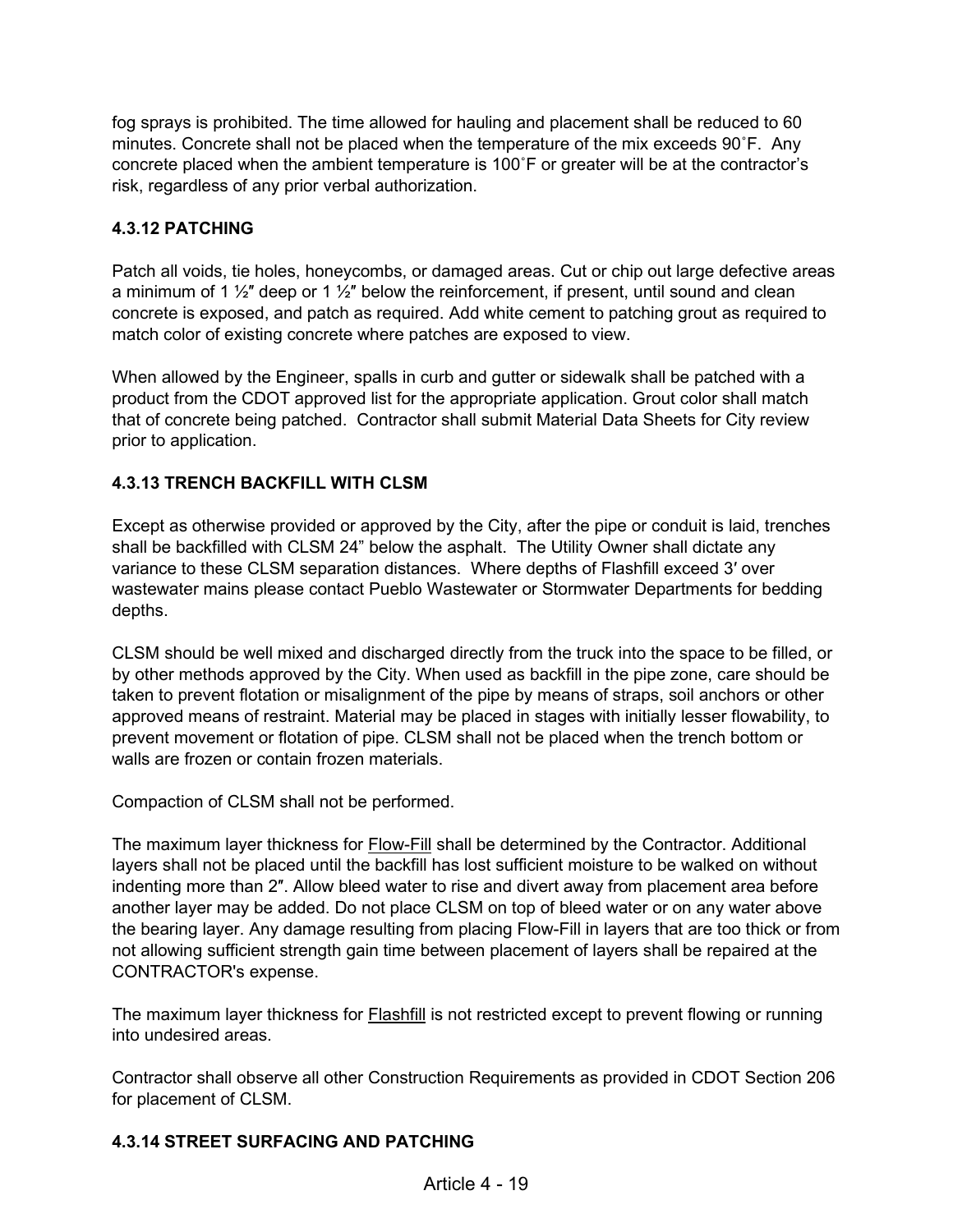Placement of pavement materials for vehicle traffic shall not be allowed until the removable CLSM backfill has cured 24 hours (Flow-Fill only) or achieved sufficient resistance to allow paving. CLSM (either type) should be subjected to standard proof roll criteria, or penetration resistance tests. CLSM should achieve a penetration resistance of at least 3.6 tsf (tons per square foot) (equivalent to 50 psi) using a hand-held soil penetrometer, typically pushed to 1/4" depth, in accordance with the penetrometer manufacturer's instructions. Alternately, penetration resistance shall be considered achieved when a person weighing 100 pounds by use of their body weight as an axial load, cannot penetrate the CLSM backfill with the square cut end of a 1/2″ diameter (#4) steel reinforcing bar.

## **4.3.15 TOLERANCES**

Finished horizontal concrete surfaces shall not vary from a true plane by more than 3/16″ in 10′ and the upstanding face shall not vary from a true plane by more than 1/4″ in 1′. Any concrete not adhering to these tolerances may be rejected by the City and shall be replaced by the Contractor's at expense.

## **4.3.16 EMBANKMENTS**

Embankments shall be constructed of suitable excavated, borrow or select materials approved by the Engineer, placed in successive layers, not greater than 6″ in thickness, parallel to the finished subgrade. Each layer of embankment placed shall contain the amount of moisture necessary to obtain a minimum density outlined in Section 6.3.3 COMPACTION, when thoroughly compacted with the proper equipment.

In fill sections the material shall be placed for the full width of the concrete to be placed plus 2' beyond the outer edges of the concrete to be placed and shall slope to the existing ground on a 2:1 slope.

## **4.3.17 POST CONSTRUCTION**

## **4.3.17.1 BACKFILLING AFTER CONSTRUCTION**

In fill sections, a 2′ minimum wide berm shall be constructed against the back of the curb or sidewalk if applicable and sloped to the existing ground at a 2:1 slope, unless shown otherwise on the drawings.

In cut sections, a level bench shall extend from the back of the curb a distance of 7′ before the cut slope extending to daylight, or as shown on the drawings. The void behind the back of the curb and gutter shall be backfilled after the removal of the back form and the concrete has attained a minimum strength of 3,000 psi. Care should be exercised during this operation so that the alignment or grade of the sections shall not be disturbed. Any that are shifted, cracked, or in any way damaged, shall be removed and replaced at the Contractors own expense.

## **4.3.17.2 ASPHALT PATCH**

Where asphalt and base have been removed for the gutter face form, the patch shall have a minimum width of 2′ when a cut back is required. The patch shall be constructed using asphalt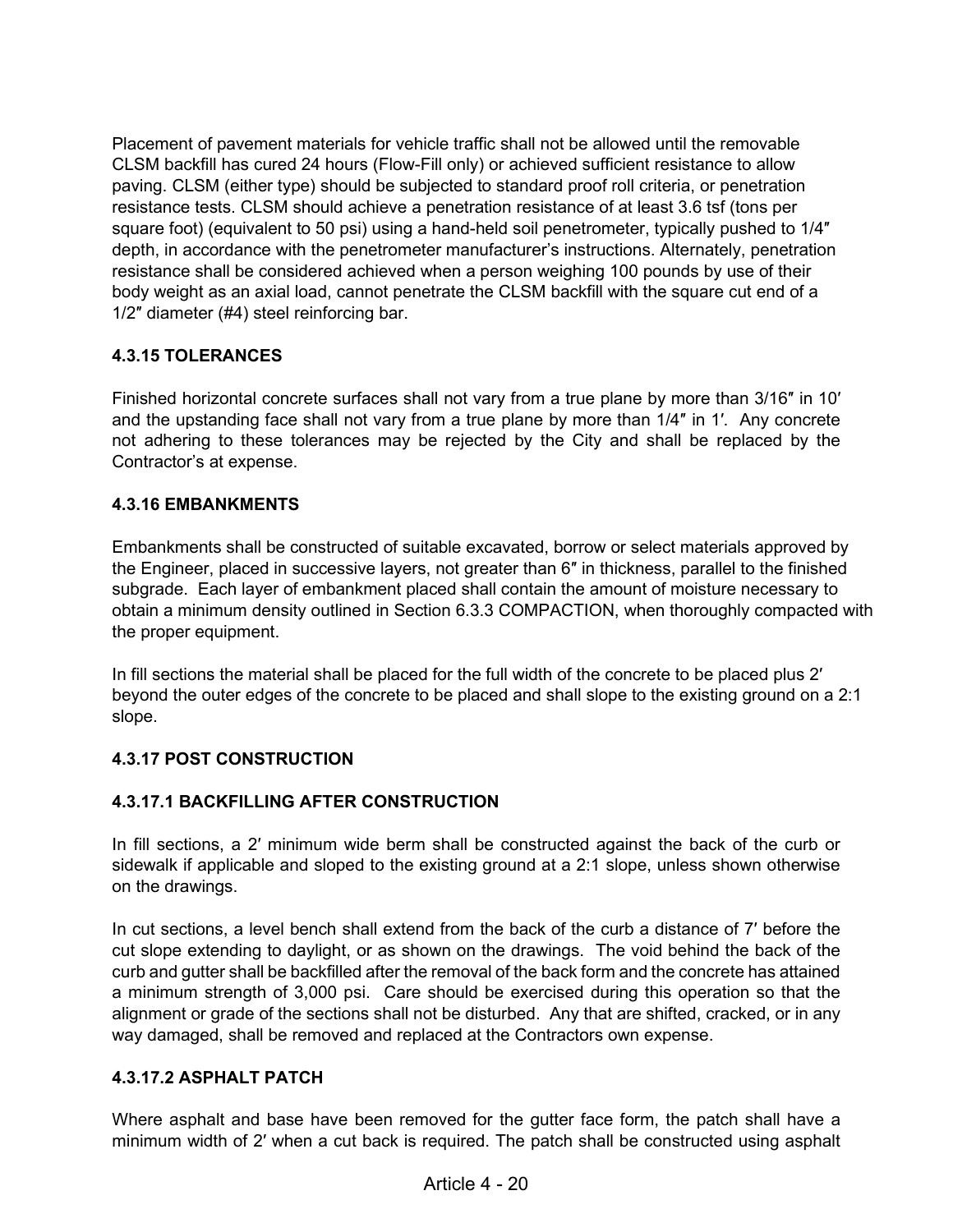conforming to the requirements of ARTICLE 8 – PAVEMENT and having an asphalt thickness equal to that of the adjacent street except that a minimum thickness of 6″ shall be maintained.

## **4.3.17.3 SITE RESTORATION**

Restoration of the area behind the new concrete shall include, but not be limited to replacing sod, shrubs, gravel, asphalt, concrete, irrigation components, and other landscaping items. Restoration is considered subsidiary to the concrete construction and shall not be paid as a separate item, unless noted otherwise in the Special Provisions.

## **4.3.18 SPECIFIC CONSTRUCTION TYPES**

## **4.3.18.1 CURBS AND GUTTERS CONSTRUCTION**

- (a) General. No concrete shall be placed if there is not enough to completely fill one complete 5′ curb and gutter section. No concrete shall be deposited adjacent to concrete that has already taken its initial set (90 minutes or older), unless the specified expansion joint is provided.
- (b) Expansion Joints. Expansion joints of 1/2″ wide shall be constructed in curbs and gutters at 100′ intervals, at each side of structures, and at the ends of all curb returns; except that expansion joints shall not be installed within 20 feet of an island nose. Expansion joints shall be filled with joint filler strips 1/2″ thick conforming to 4.2.1.8 Expansion Joint requirements. The filler for the joint shall be furnished in a single piece for the full depth and width required for the joint. Filler strips shall be secured to forms or subgrade to avoid displacement while or after concrete is placed; or attached to a bulkhead. Expansion joint filler shall be shaped to the cross section of the curb and gutter. Expansion joints shall be constructed at right angles to the line of curb and gutter.
- (c) Contraction Joints. Contraction joints shall be installed every 10′ and shall be insertion of a 1/8″ thick steel template at right angles to the curb and 1-1/2″ deep into the concrete.
- (d) Forms. All forms shall have dimensions of the City of Pueblo specified curb and gutter sections. Flexible, curbed, or wood forms of the proper radii shall be used for curbs having a radius of less than 200′.
- (e) Finished Work. The work shall be performed in a manner which results in a curb and gutter constructed to specified line and grade and uniform in appearance and structurally sound. Curbs found with unsightly bulges, ridges, low spots in the gutter or other defects shall be removed and replaced at the Contractor's expense. When checked with a 10′ straightedge, grade shall not deviate more than 1/4″ inch and alignment shall not vary more than 3/8″.
- (f) Backfill. Immediately after the curb and gutter have been properly cured, backfill shall be placed and compacted against the back of the curb to the satisfaction of the Engineer, to prevent any movement of the curb and/or gutter during the placing of the street pavement. Placement of asphalt paving shall be no sooner than three days after placing of concrete except when threat of erosive rains exists.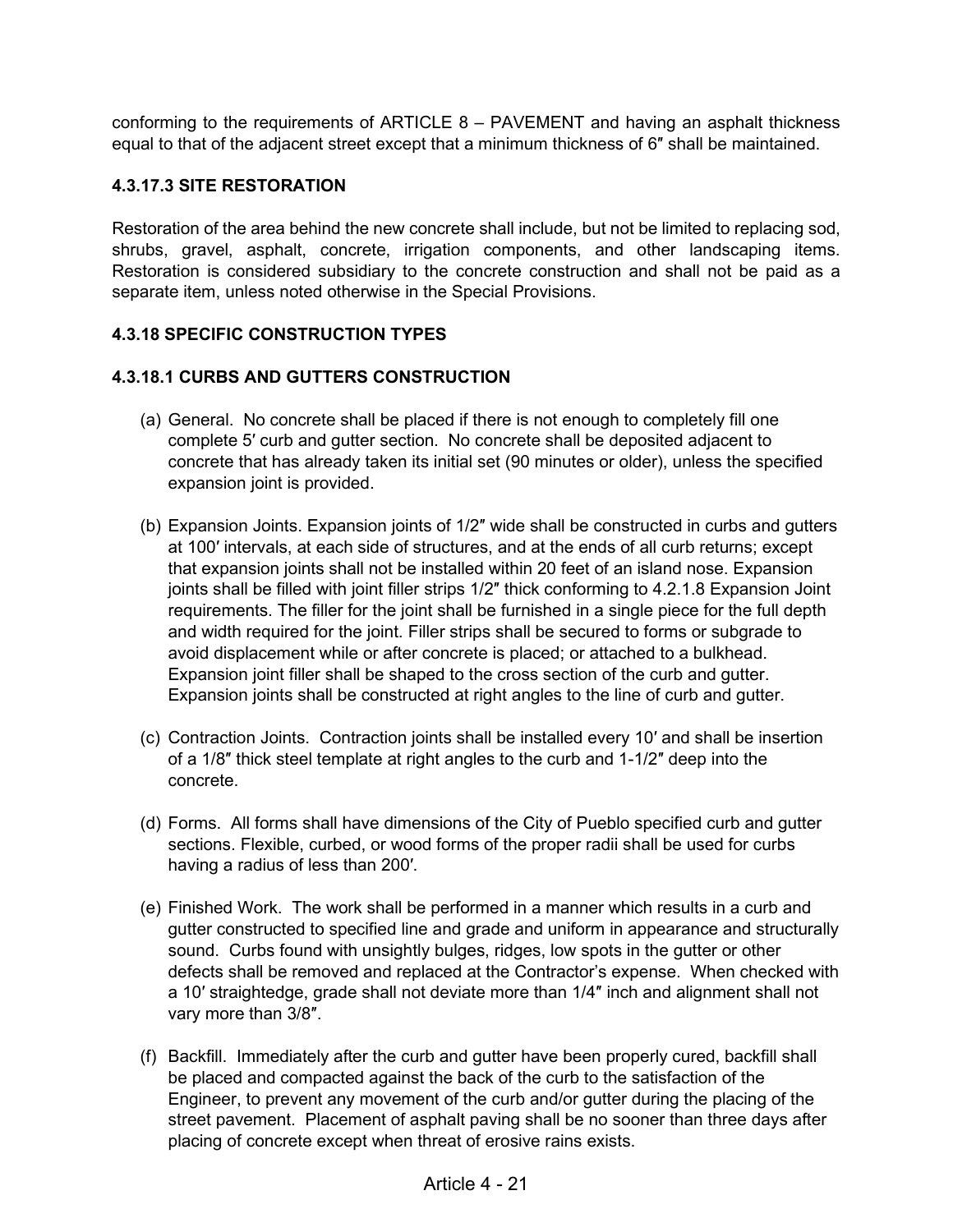## **4.3.18.2 SIDEWALK AND CURB RAMPS CONSTRUCTION**

- (a) Expansion Joints. Transverse expansion joints 1/2″ wide shall be constructed at all sidewalk returns and in-line with expansion joints in adjacent curb. Where curb is not adjacent, expansion joints shall be constructed at intervals of 100′. Expansion joints shall coincide where curb and gutter control joints. Expansion joints shall have joint filler strips placed between or within pours. The filler shall be 1/2″ thick conforming to 4.2.1.8 Expansion Joint requirements. The filler for the joint shall be furnished in a single piece for the full depth and width required for the joint unless otherwise authorized by the AGENCY. The joint filler shall be placed with the top edge 1/4″ below the concrete surface and shall be held in place by means of steel pins driven into the subgrade and spaced sufficiently close to prevent warping of the filler during floating. Upon completion of floating, the pins shall be removed and when finishing operations have been completed, the joint shall be edged with an edging tool having a radius of 1/8″.
- (b) Contraction Joints. Contraction joints shall be installed every 5′ and shall be at least 1- 1/2″ deep into the concrete.
- (c) Tolerance. The top face of the slab shall not vary from the true grade and alignment by more than 1/4″ in 10′ when checked with a straightedge. Slope of the grass portion of the parkway shall be 1/4" to 1-1/2″ per foot above the top of curb. Slope of sidewalk shall be maximum 2% cross slope (1:50). Curb ramps shall have a maximum running slope of 8.33%. The counter slope of the gutter or street at the foot of the ramp run shall be 5% maximum. The maximum difference in grades between the curb ramp and the adjacent gutter pan shall be 13.3%. The transition between the two surfaces shall be flush.
	- (1) Where applicable, turning spaces shall be provided with the curb ramps and shall have a maximum slope of 2% in all directions (1:50). The counter slope of the gutter or street at the turning space shall be 5% maximum. The maximum difference in grades between the turning space and the adjacent gutter pan shall 13.3%. The transition between the two surfaces shall be flush.
	- (2) Detectable warnings (Tactile band) shall extend a minimum of 2′ in the direction of pedestrian travel and extend the entire width of the curb ramp. Detectable warnings shall be cast iron castings containing truncated domes. Castings shall comply will all provisions of the Americans with Disabilities Act Accessibility Guidelines (ADAAG) and the Public Rights-of-Way Accessibility Guidelines (PROWAG) with Supplements.
		- a. Castings shall be cast-in-place truncated dome tactile system, Neenah R-4984, East Jordan Iron Works 700571 (4′ ramp), 700721 (5′ ramp), or approved equal, at the sizes denoted on the plans. Radial castings shall be East Jordan Iron Works 700621 (20′ radius), 700625 (25′ radius), 700631 (30′ radius) or approved equal, at the sizes denoted on the plans.
		- b. Finish shall be Natural Patina or Colonial Red (FED 20109).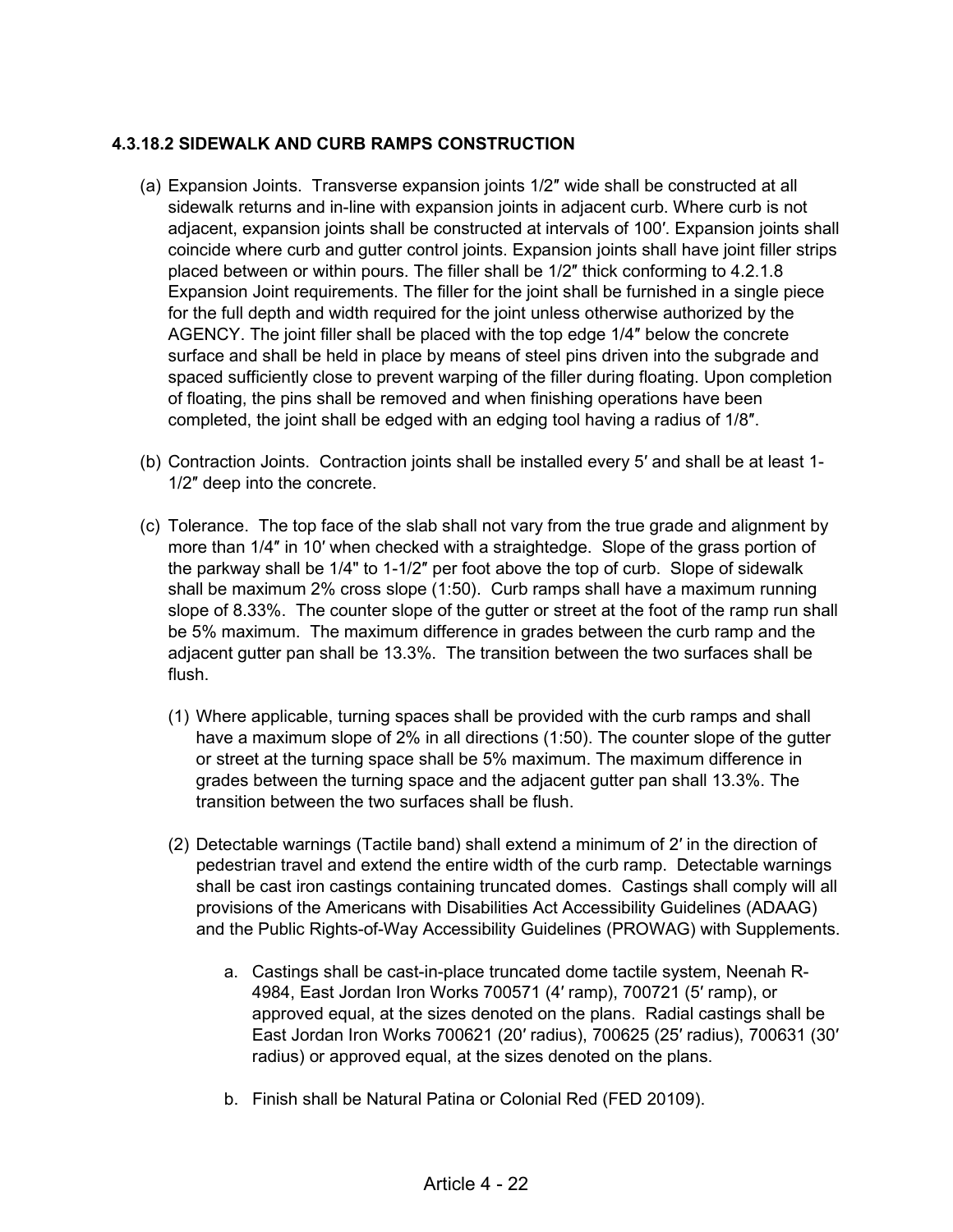(3) Sidewalk, curb ramps, and portions of the curb that are determined to be out of the acceptable tolerances shall be removed and replaced by the Contractor at no additional cost to the City.

## **4.3.18.3 CROSSPANS**

Expansion Joints. Expansion joints shall be placed completely through the section at 50′ intervals and at curb returns. One-inch (1") smooth steel dowels with sleeves or caps at 2′ centers shall be placed in the joint.

## **4.3.17.4 DRIVEWAY APPROACHES**

Expansion Joints. Shall be placed between drive approaches and either existing sidewalk or driveway beyond the property line.

#### **4.4 METHOD OF MEASUREMENT**

## **4.4.1 CURB AND GUTTER**

Curb and gutter be measured in linear feet.

## **4.4.2 SIDEWALK AND CURB RAMPS**

All sidewalk and pedestrian ramps shall be measured in square feet.

#### **4.4.3 CROSSPANS**

Crosspans shall be measured in square feet.

#### **4.4.4 DRIVEWAY APPROACHES**

Driveway approaches shall be measured in square feet.

#### **4.5 PAYMENT**

#### **4.5.1 CURB AND GUTTER**

Shall be paid for at the contract unit price, per linear foot, for the actual length of authorized curb and gutter constructed. This item includes all materials such as concrete, forming and form removal, finishing and curing of concrete, grading, compaction, and any other work items required by the plans and specifications.

## **4.5.2 SIDEWALK AND CURB RAMPS**

Payment will be based on the number of square feet constructed in place at the contract unit price per square foot, unless otherwise noted in the bid proposal.

#### **4.5.3 CROSSPANS**